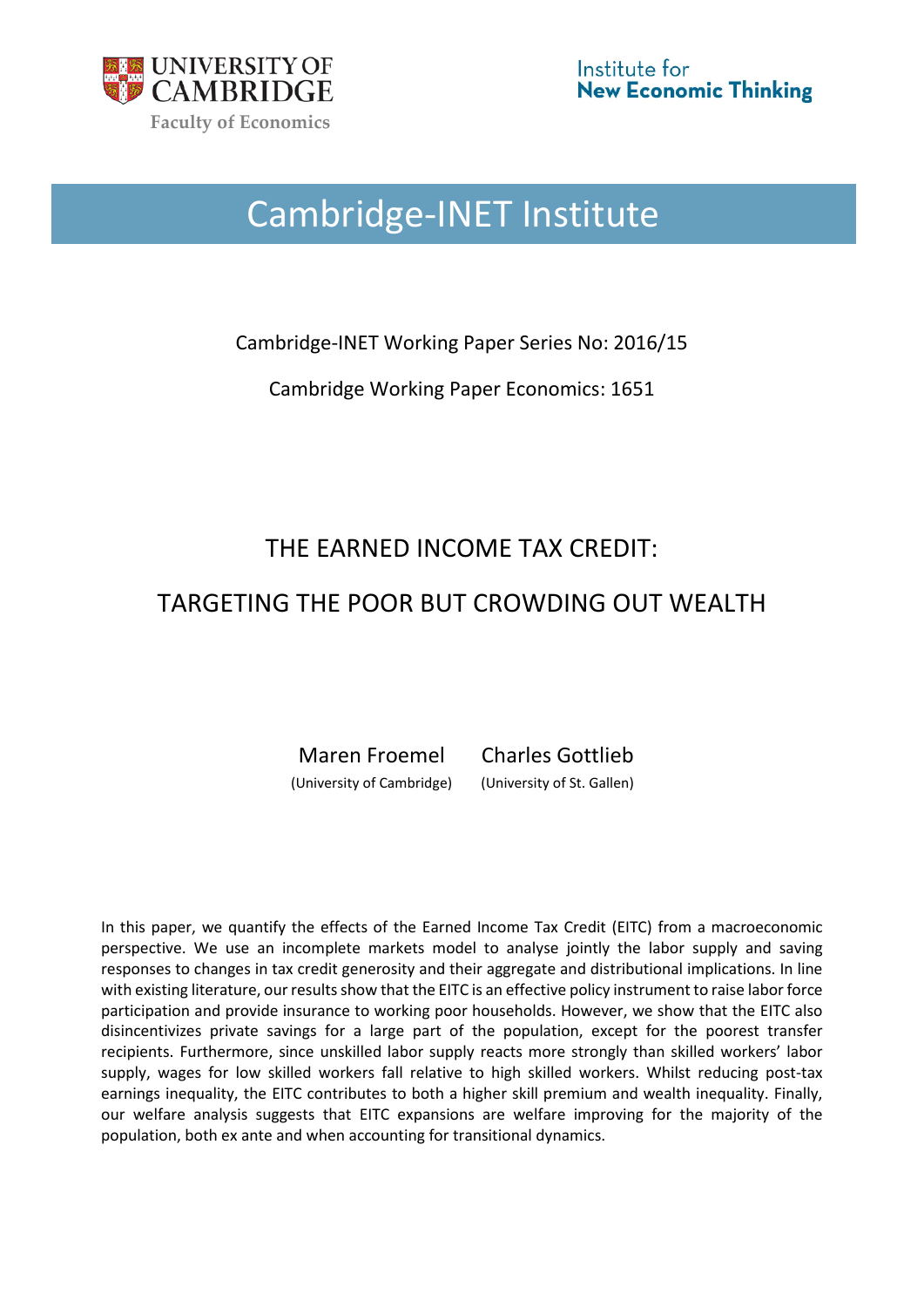# The Earned Income Tax Credit: Targeting the Poor but Crowding Out Wealth <sup>∗</sup>

Maren Froemel† Charles Gottlieb‡

December 29, 2015

#### Abstract

In this paper, we quantify the effects of the Earned Income Tax Credit (EITC) from a macroeconomic perspective. We use an incomplete markets model to analyze jointly the labor supply and saving responses to changes in tax credit generosity and their aggregate and distributional implications. In line with existing literature, our results show that the EITC is an effective policy instrument to raise labor force participation and provide insurance to working poor households. However, we show that the EITC also disincentivizes private savings for a large part of the population, except for the poorest transfer recipients. Furthermore, since unskilled labor supply reacts more strongly than skilled workers' labor supply, wages for low skilled workers fall relative to high skilled workers. Whilst reducing post-tax earnings inequality, the EITC contributes to both a higher skill premium and wealth inequality. Finally, our welfare analysis suggests that EITC expansions are welfare improving for the majority of the population, both ex ante and when accounting for transitional dynamics.

## 1 Introduction

Welfare programs subsidizing low income households are a defining feature of welfare states in advanced economies. While income support programs provide partial insurance against permanent and transitory income risks, they have adverse effects on individuals' incentives to work and save. To address this incentive problem, welfare states condition the eligibility to income support programs on the households' labor market participation, and provide tax credits to working households. For instance, in the United States the Earned Income Tax Credit (EITC) targets low income working individuals and tops up their labor earnings. The amount depends on individual taxable gross income and can be higher than

<sup>\*</sup>We would like to thank Arpád Ábrahám, Charles Brendon, Vasco Carvalho, Tiago Cavalcanti, Giancarlo Corsetti, Georg Duernecker, Elisa Faraglia, Chryssi Giannitsarou, Jan Grobovšek, Winfried Koeniger, Hamish Low, Ramon Marimon, Franck Portier, Ctirad Slavík and Hitoshi Tsujiyama for their comments as well as participants at the Joint French Macro Workshop, the Konstanz Seminar in Macroeconomics, the St Gallen Brown Bag and the Cambridge Macro Lunch. A previous version of this paper was called "Asymmetric Transfers". We gratefully acknowledge financial support from the Keynes Fund of the University of Cambridge.

<sup>†</sup>University of Cambridge & INET <mf563@cam.ac.uk>

<sup>‡</sup>University of St. Gallen & Centre For Macroeconomics <charles.gottlieb@unisg.ch>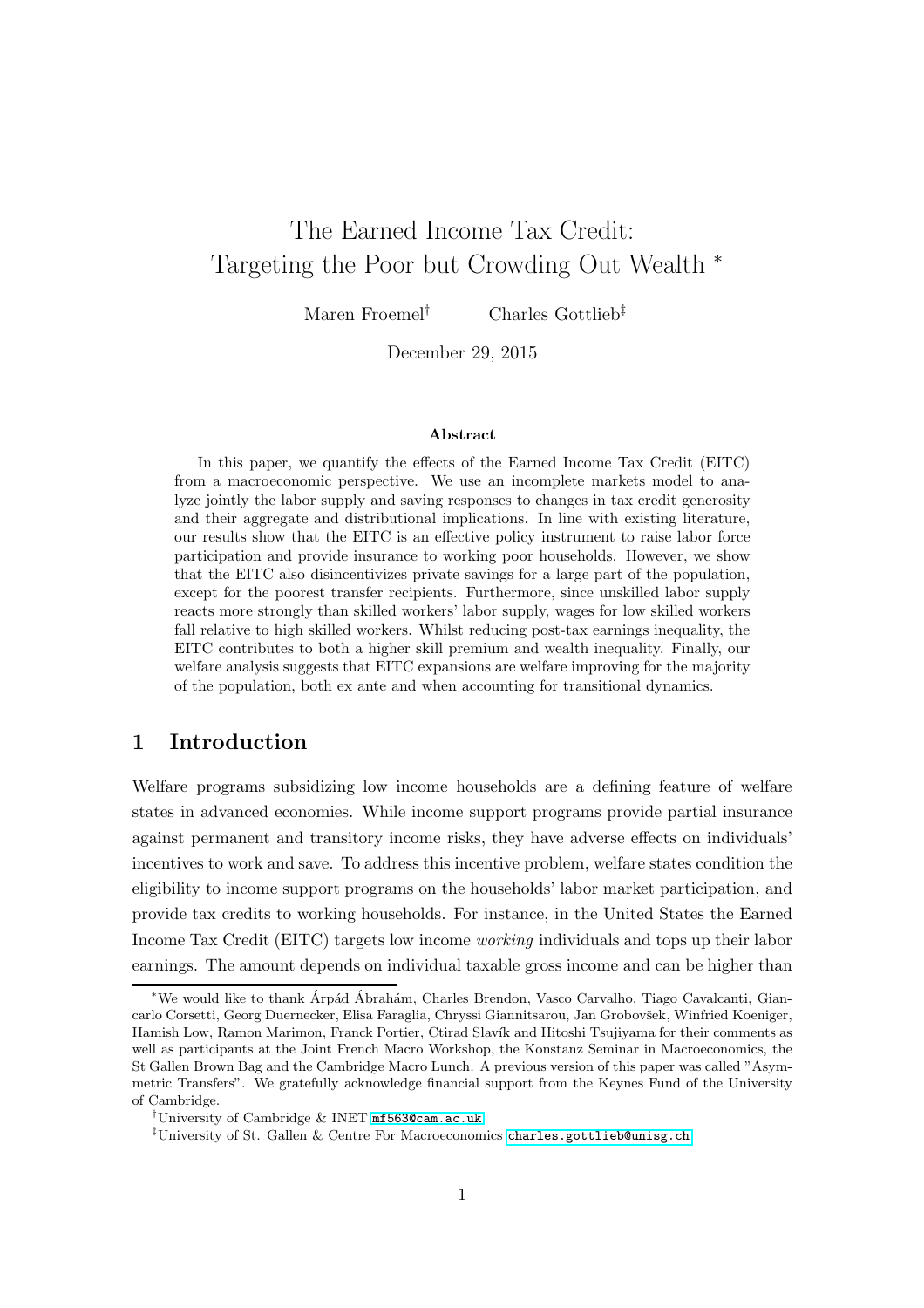their gross tax liability: the tax credit is refundable. The program thus encourages work and provides insurance against labor market risks by increasing tax progressivity for low income households.

The motivation for our analysis is threefold. First the EITC is the largest and fastest growing anti-poverty program in the United States  $^1$  and currently reaches more than a fifth of households.<sup>2</sup> The EITC is widely credited to improve the well-being of households with low earnings, and to having lifted 9.1 million people out of poverty (Nichols and Rothstein 2015). Second the EITC's share of the US federal budget, as of 2012, comes close to the share allocated to unemployment insurance (see figure [10a\)](#page-35-0). While the effects of unemployment insurance policies have been discussed at length in the literature, evidence on the EITC's distributional and aggregate effects is scarce given its policy relevance. Third, the existing literature on the EITC is largely silent about the EITC's insurance effect, its effects on savings, wealth inequality, and welfare. While such effects are widely discussed in the literature on optimal taxation and unemployment insurance, little is known about these aspects of tax credit policies. Since the aim of the EITC is to encourage labor force participation, the main focus of the literature has been on the labor supply effects of the EITC. Yet, the program size and the strength of the estimated labor supply effects suggest important price effects and call for a macroeconomic analysis of the EITC, which we are the first to provide.

The purpose of this paper is to quantify these effects. We evaluate how the EITC affects households' incentive to save and supply labor and provides insurance against labour market risks. Also, we analyze how tax credit generosity affects welfare both from an exante and ex-post perspective. We proceed in three steps. First, we build a dynamic general equilibrium model of consumption, labor supply and savings decisions with permanent skill differences where individuals face risk to their labor productivity (Aiyagari 1994, Huggett 1993). We augment this model with non-linear taxes (net of EITC) on individual gross income and the EITC schedule. Second, we calibrate parameters of the model to replicate features of the US economy. Third, we conduct policy counterfactuals to analyze the effects of the EITC on individual behavior, distributions, aggregates and welfare. Our policy experiment consists in raising tax credit generosity. It mimics a source of exogenous variation, state-level EITC supplements to the federal rate, that is used in the empirical literature to identify behavioral responses to the EITC, thereby allowing us to contrast our results with existing empirical evidence.

Our results show that the EITC is a well targeted program: it improves households' insurance and welfare without reducing households' incentive to work. However, it reduces their incentives to save and leads to higher indebtedness among EITC recipients. We find

<sup>&</sup>lt;sup>1</sup>The EITC was started in 1975. As of 2012, refundable tax credits amount to 6% of the federal benefits to persons in the US, which comes close to the federal budget for unemployment insurance (see appendix).

 $^2$ In 2015, about 27 million tax filers received EITC (<code><https://www.eitc.irs.gov/EITC-Central/eitcstats></code> ).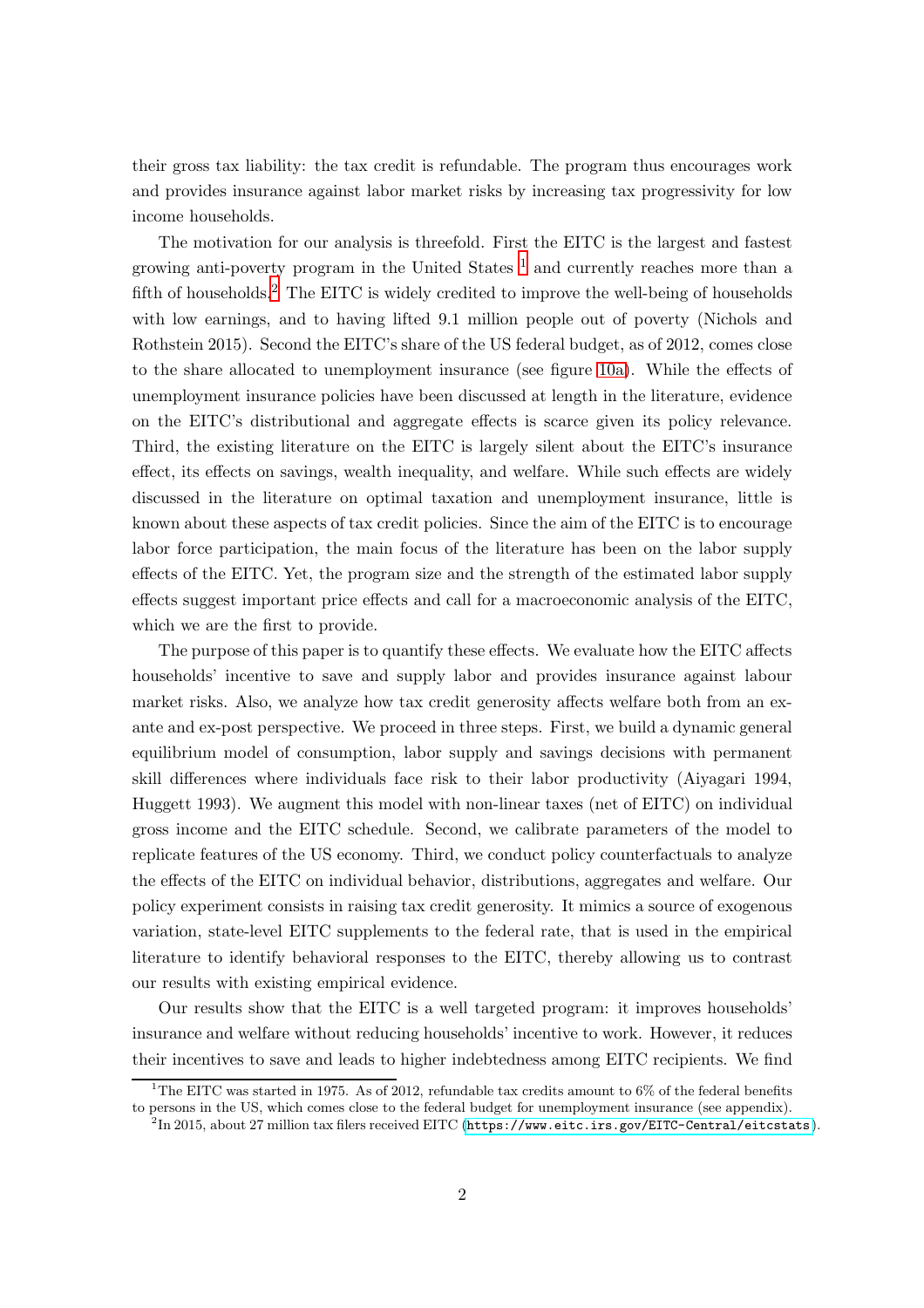that the labor supply margin is the most important one for the poorest households, but the intertemporal margin is more relevant for households on the phase-out range of the tax credit schedule. The predictions from our model are consistent with previous empirical findings and confirm that the policy contributes to an increase in the skill premium through a crowding in effect of low skilled labor supply. Furthermore, from an ex-ante perspective, an increase in EITC generosity in the currently implemented form of state supplements is a welfare enhancing policy for the majority of the population. It benefits poor households through a smoother consumption profile, but also richer households through a general equilibrium effect on their earnings.

The literature on the effects of the EITC is dense. Most papers, however, focus exclusively on labor supply responses to increases in EITC generosity in partial equilibrium environments with given wages.<sup>3</sup> A key normative theoretical contribution is Saez  $(2002)$ . He solves for the optimal income tax schedule in a standard static labor supply model and shows that the optimal transfer to poor households resembles the EITC if labor supply responses to cash transfers take place on the extensive margin. However, if the elasticities of labor supply are such that cash transfers lead to increases in labor supply on the intensive margin, then a negative income tax is optimal. The literature estimates these labor supply responses to increases in EITC generosity. This literature shows that households and individuals in the United States adjust their labor supply largely on the extensive margin and to a lesser extent via hours of work (Meyer and Rosenbaum 2001, Rothstein 2010, Eissa, Kleven and Kreiner 2008, Eissa and Liebman 1996).<sup>4</sup> Part of this lack of intensive margin response among poor households can be accounted for by lack of information about the tax and transfer schedule (Chetty, Friedman and Saez 2013). There is a consensus in the literature that labor force participation is more elastic than hours worked to tax credit reforms in the United States (Blundell and Hoynes 2004): if there is a labor supply response, it works at large via the extensive margin (Meyer 2002, Meyer 2010, Eissa and Hoynes 2006, Hotz and Scholz 2003). Motivated by this unanimous empirical evidence for the United States our model features only the extensive margin of households' labor supply.

The identification of these statistically significant and large changes in labor participation raises the question whether and how equilibrium wages adjust in response to changes in EITC generosity. Leigh (2010) and Rothstein (2010) address this question empirically

 $3<sup>3</sup>$ An comprehensive review of the literature on the EITC is provided by Nichols and Rothstein (2015).

<sup>4</sup>Eissa et al. (2008) document this fact for a sample of single mothers. They emphasize that the relative importance of the extensive and the intensive margin has first order welfare effects. Eissa and Liebman (1996) analyze the labor supply response of the Tax Reform Act of 1986 which encompassed an expansion of the EITC. Their identification strategy relies on comparing outcomes of single women without children with single women with children (who receive higher tax credits) and shows that labor force participation increases relatively more for single women with children, the strength of the response being negatively correlated with education. Importantly they do not find evidence that the EITC expansion decreases hours worked for people already in the labor force.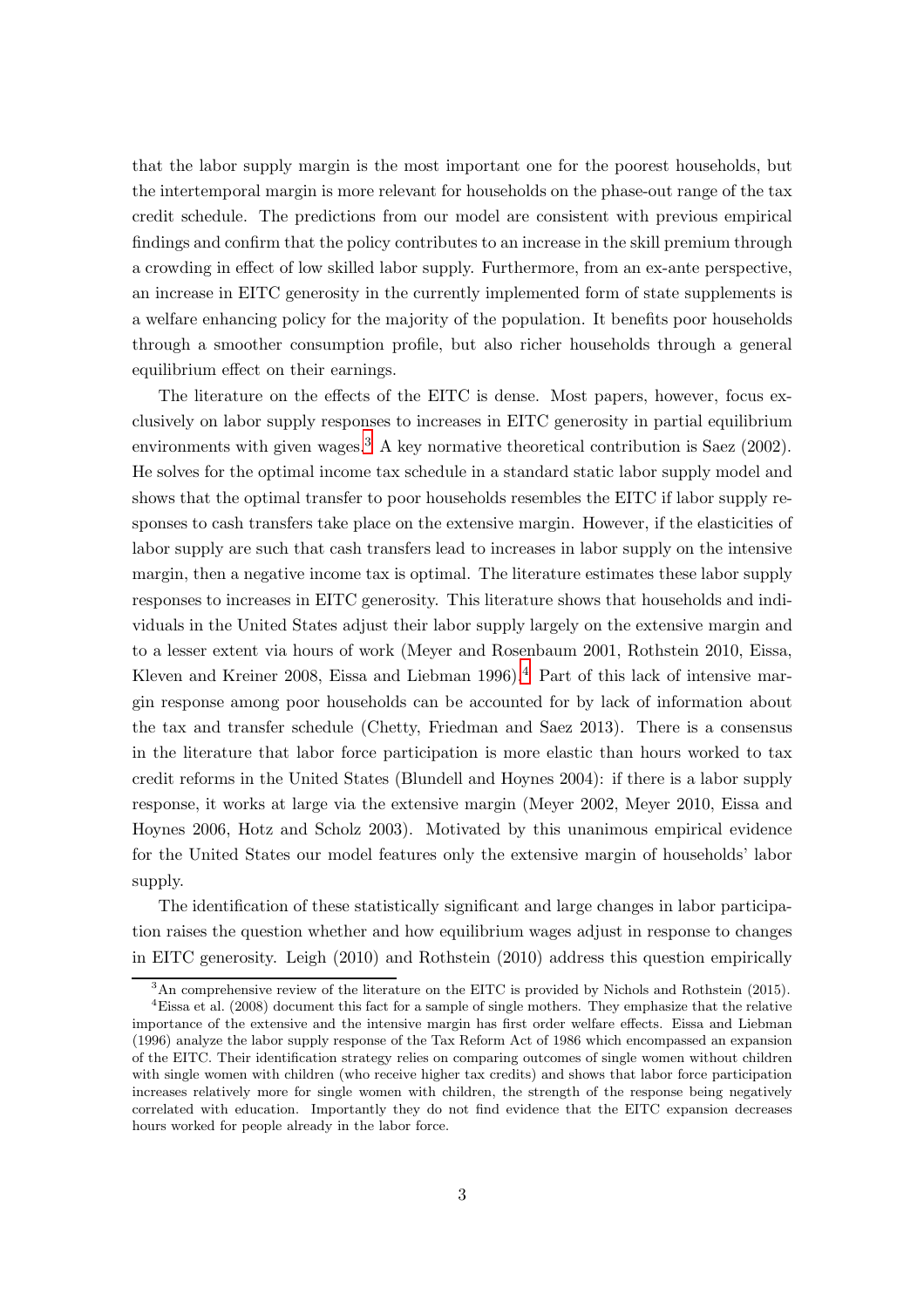and show that wage effects are relatively large and statistically significant, in particular for unskilled labor. Rothstein (2010), for example, shows that single mothers and childless women lose 55% of the marginal EITC dollar due to reduced wages. Leigh (2010) estimates that an increase of 10% in EITC generosity leads to a 5% drop of wages for high school dropouts, a 2% fall in wages those with high school diploma and has no effects on the wages of individuals with tertiary education. This evidence motivates our choice to analyze the distributive effects of the EITC though the lens of a general equilibrium model with permanent skill heterogeneity and endogenous wage distribution.

Beyond its intra-temporal effect on labor market participation and wages, tax credit policies should affect households' saving behavior for two reasons. First by changing the effective marginal tax rates schedule, the EITC alters household disposable income and should lead to changes in both labor supply and savings. Second, welfare programs in general affect the risk sharing properties of the economy and thereby households' precautionary savings motive (Hubbard, Skinner and Zeldes 1995, Feldstein 1995). For example, Engen and Gruber (2001) show the importance of savings response to changes in unemployment insurance policies. Given this evidence, it seems pertinent to jointly allow tax credit reforms to affect savings behavior and labor supply. Recently, Blundell, Dias, Meghir and Shaw (2015) account for the role of the intertemporal margin in a structural model of human capital accumulation and female labor supply and the role of the United Kingdom tax credit program. They emphasize both the insurance value of the tax credit for poor working women, as well as the negative effect on self-insurance. For the United States and the EITC, Weber (2014) finds that around 40 percent of the decline in the fraction of EITC recipients with savings in income bearing accounts can be explained by changes in EITC incentives, suggesting adverse effect on the individuals' incentive to save.

The aforementioned empirical evidence and existing research suggests that an assessment of tax credit reforms should jointly allow for changes in the labor force composition, savings behavior and wage adjusments. We therefore develop a model that features the main behavioral and general equilibrium responses of the EITC identified in the empirical literature, based on which we conduct a welfare analysis of tax credit policies.

This paper is also related to the literature on the evaluation of policy reforms in inter-temporal choice models with heterogeneity.<sup>5</sup> The literature on the tax reforms (Domeij and Heathcote 2004, Heathcote 2005), insurance effects of tax progressivity reforms (Conesa and Krueger 2006, Conesa, Kitao and Krueger 2009, Heathcote, Storesletten and Violante 2014, Guner, Kaygusuz and Ventura 2012) and unemployment insurance (Engen and Gruber 2001, Crossley and Low 2011) is dense, but few papers look at transfer policy reforms (Athreya, Reilly and Simpson 2014, Oh and Reis 2012). Oh and Reis (2012) model targeted transfers that are conditioned on household health and on their productivity. In their framework, targeted transfers are expansionary because they redistribute

 $5\text{An extensive review of this literature is provided in Heathcote, Storesletten and Violante (2009).}$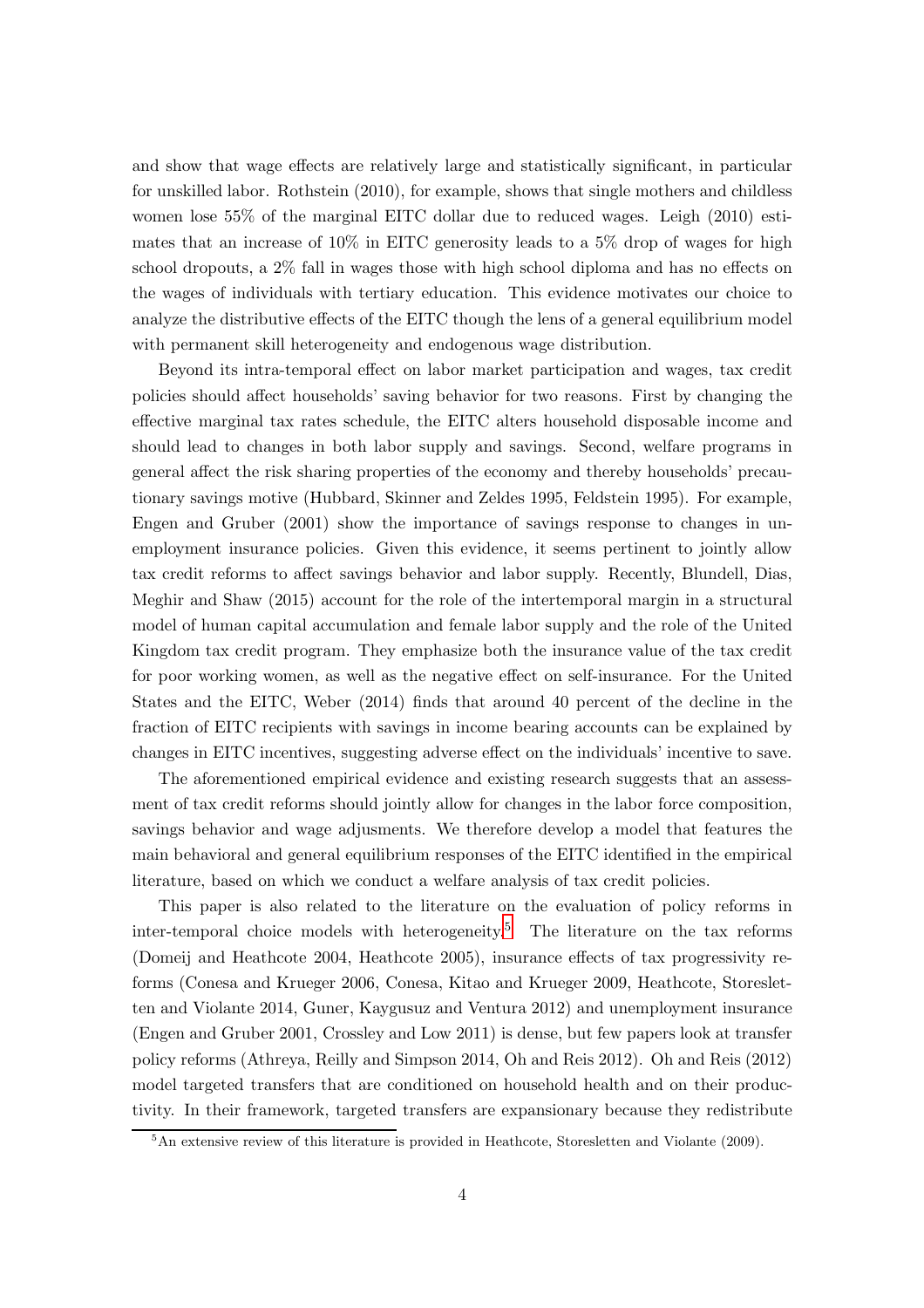funds from healthy, high productivity workers towards low productivity workers. This redistribution has an expansionary effect since to finance those transfers, high productivity workers face a negative wealth effect which induces them to work more, while sick workers will reduce their labor supply. In contrast, our transfer is conditioned on persistent shocks to household productivity, giving an stronger role to private savings and hence crowding out effects. Athreya et al. (2014) highlight the insurance effect of the EITC for young unskilled women in a partial equilibrium environment. In particular, they show that the EITC reduces consumption volatility over the life cycle by 12 percentage points relative to an economy without transfer program. In contrast to Athreya et al. (2014) equilibrium wages are in our framework not policy invariant.

We contribute to both literatures. Beyond validating the effect of increased generosity on labor force participation and equilibrium wages highlighted by the empirical literature on the EITC, we analyze the EITC's effects on households' savings behavior. Overall the design of the EITC is well suited to circumvent the adverse effects of income support programs on the incentives to work, however it adversely affects the incentives to save and fosters wealth inequalities. Also our modelling exercise allows us to make welfare statements about the EITC and to contribute to the literature on fiscal policy. For a given income tax code that is calibrated to the US, we show that the EITC improves welfare by introducing more tax progressivity at the bottom of the income distribution. Conesa and Krueger (2006) show that tax deductions are a characteristic of an optimal progressive labor income tax. Our results suggest that tax credit policies such as the EITC step in for this missing progressivity of the tax code, and are one of the underlying policy instrument of the tax deductions advocated in Conesa and Krueger (2006).

The remainder of the paper is organised as follows: In section [2,](#page-5-0) we present our theoretical model and then proceed to our calibration strategy in section [3.](#page-12-0) We present the results from an extension of the tax credit in section [4,](#page-17-0) and conclude in section [5.](#page-30-0)

#### <span id="page-5-0"></span>2 The Model

The economy is populated by four types of agents: a continuum of households, a government, a representative firm and an external sector. Households supply labor to firms, consume a homogeneous good, and hold real risk-free assets. They differ in terms of skills and are subject to idiosyncratic shocks on their labor productivity. They self-insure by both borrowing or saving and working. Firms use the labor and capital supplied by households and the rest of the world, to produce the final good. They produce using a constant returns to scale technology and there is free entry in the goods market. The government pays out tax credit to working households that qualify, welfare to non-working households and taxes households' gross income non-linearly.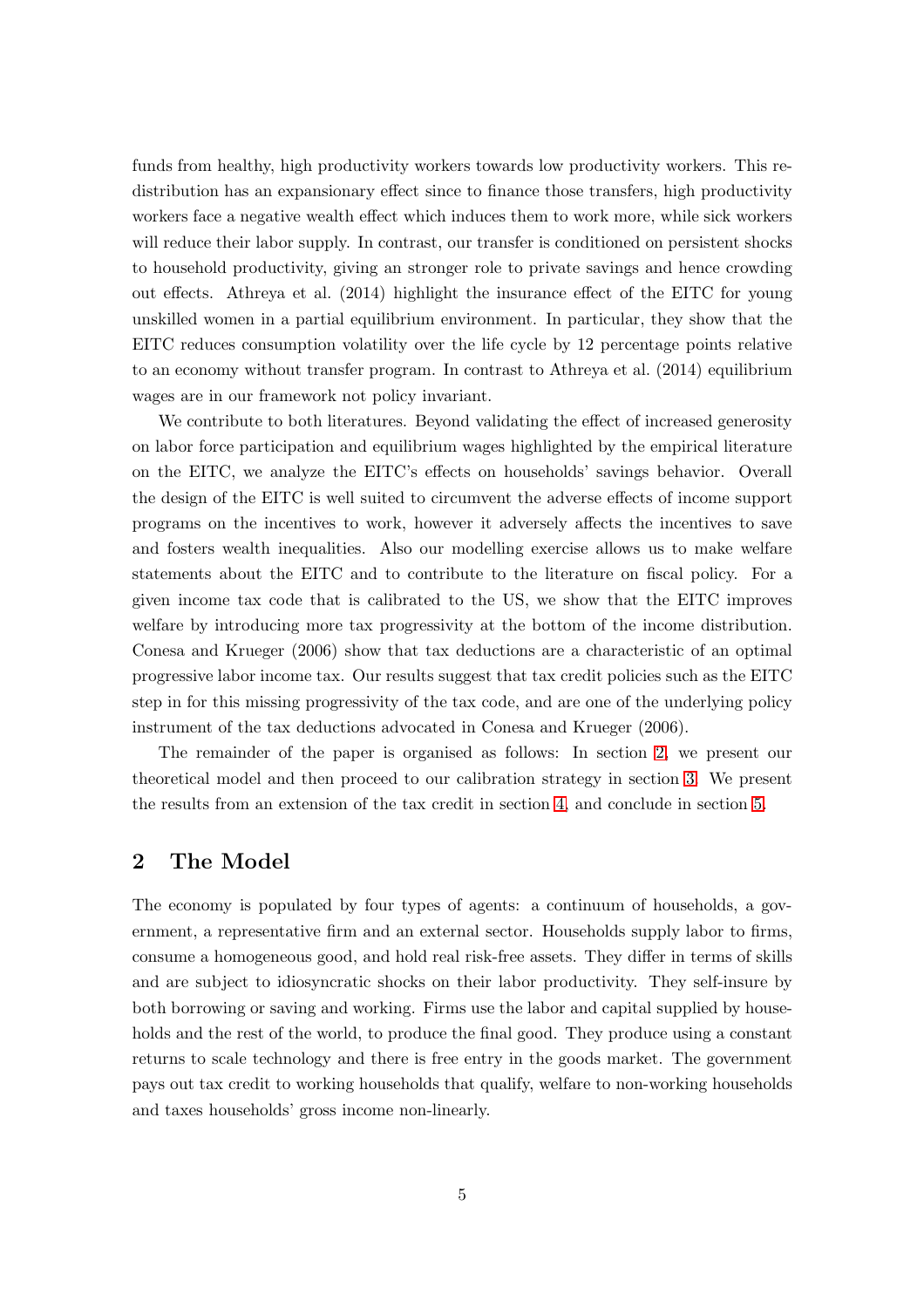#### 2.1 Households

The economy is populated by a continuum of infinitely-lived households that differ permanently in their skill level  $(i = \{u, s\})$ : a mass of households  $\pi^u$  is low-skilled and the complementary mass of households  $\pi^s$  is high-skilled. Within each group, households draw labor productivity shocks ( $\epsilon$ ) from an AR(1) process characterized by its persistence  $\rho_i$ and its variance  $\sigma_i^2$ . Beyond the permanent inequality, within each group, households are heterogeneous since their asset holdings reflect their individual history of labor productivity shocks. Households can partly self-insure against idiosyncratic productivity shocks by borrowing and saving in a non state-contingent asset  $(a_t)$  and by supplying labor. The labor supply decision is binary: households either work full time  $(1<sub>t</sub> = \{1,0\})$ , in which case they supply labor inelastically and obtain earnings according to the efficiency wage  $(W_{i,t} \equiv w_{i,t} \epsilon)$  or they do not participate and obtain welfare transfer payments  $(\omega)$ . Savings and borrowing is subject to an interest rate  $r_t$ . Households can borrow up to an exogenous borrowing limit  $(a)$ . Households' net tax payments depends on their labor income and gross capital income  $(D_t \equiv r_t a_t)$  and is determined by the function  $T(W_t, D_t)$ , which is the aggregate of a non-linear tax function on gross income and refundable tax credits, as detailed further in subsection [2.3.](#page-8-0)

Households derive utility from consumption  $(c<sub>t</sub>)$  and incur a group-specific utility cost  $q_i$  when working. We assume that instantaneous utility is of the CRRA type and also allow the subjective discount factor  $\beta_i$  to be skill group specific. Households maximize expected life time utility subject to the infinite sequence of budget constraints [\(2](#page-6-0) and [4\)](#page-6-1).

$$
\mathbb{E}\sum_{t=0}^{\infty}\beta_i^t\left(u(c_t)-q_i\mathbf{1}_t\right) \tag{1}
$$

where  $E$  is the mathematical expectations operator. If the household chooses to supply labor  $\mathbf{1}_t = 1$ , its budget constraint reads:

<span id="page-6-0"></span>
$$
c_t + a_{t+1} = w_{i,t} \epsilon_t + (1 + r_t) a_t - T(W_t, D_t)
$$
\n(2)

$$
a_{t+1} \geq \underline{a} \tag{3}
$$

However, if the household decides to remain outside the labor force  $(1<sub>t</sub> = 0)$ , he receives welfare  $(\omega)$  and its budget constraint is as follows:

<span id="page-6-1"></span>
$$
c_t + a_{t+1} = \omega + (1 + r_t)a_t \tag{4}
$$

$$
a_{t+1} \geq \underline{a}.\tag{5}
$$

In each period, households choose their consumption  $(c_t)$ , whether to enter in the labor force  $(1<sub>t</sub>)$  and asset holdings for the next period  $(a<sub>t+1</sub>)$  such that their budget constraint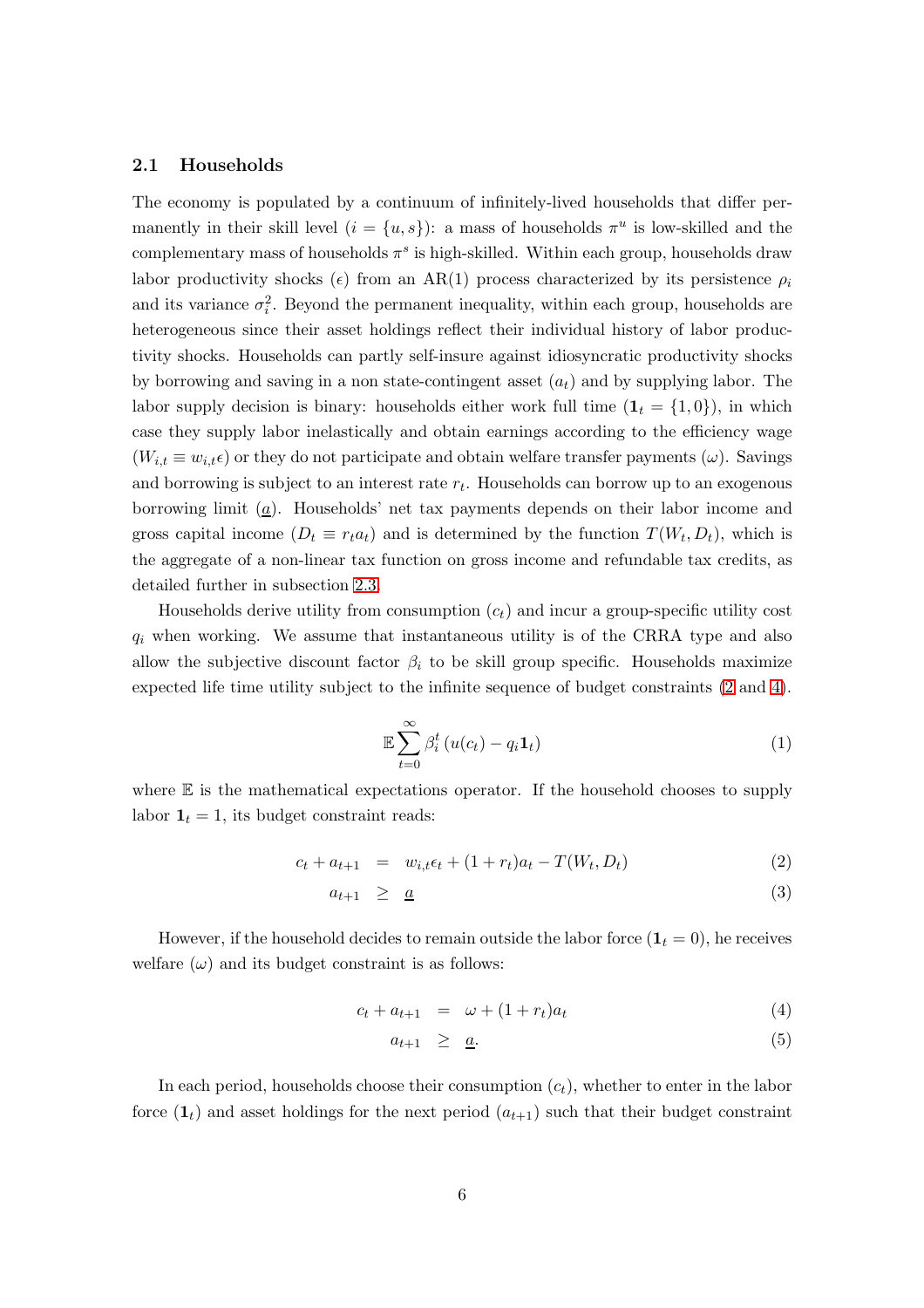is satisfied.<sup>6</sup>

#### <span id="page-7-0"></span>2.2 Firms

Firms operate a constant return to scale production technology and are perfectly competitive. They demand capital  $K$  and labor  $L$  to produce the final good,  $Y$ . Capital depreciates at the rate  $\delta$  and its return  $(R)$  is defined net of depreciation,  $R = r - \delta$ , where R is the marginal product of capital.

$$
Y = K^{\alpha} L^{1-\alpha} \tag{6}
$$

We assume that firms use both high and low skilled labor. The labor types are imperfectly substitutable (Murphy and Katz 1992). Aggregate labour input is thus defined as a composite of low skilled and high skilled labor.<sup>7</sup>

$$
L \equiv \left[\lambda L_s^{\rho} + (1 - \lambda)L_u^{\rho}\right]^{1/\rho} \quad , \ \rho \le 1
$$

where  $\epsilon = \frac{1}{1-\rho}$  is the elasticity of substitution between skilled labor  $L_s$  and unskilled labor  $L_u$  and  $\lambda$  is a 'demand shifter'. Profit maximizing firms set wages to the marginal product of labor for both types, which gives rise to an endogenous skill premium.

$$
w^{s} = (1 - \alpha)k^{\alpha} \lambda \left(\frac{L}{L_{s}}\right)^{1-\rho}, \quad w^{u} = (1 - \alpha)k^{\alpha}(1 - \lambda) \left(\frac{L}{L_{u}}\right)^{1-\rho}
$$

The ratio of wages across skill groups determines the skill premium and its relationship with the ratio of skilled to unskilled labour  $L_s/L_u$ .

$$
\frac{w_s}{w_u} = \frac{\lambda}{1-\lambda} \left(\frac{L_s}{L_u}\right)^{\rho-1}, \qquad \frac{\partial \frac{w_s}{w_u}}{\partial \frac{L_s}{L_u}} = (\rho-1)\frac{\lambda}{1-\lambda} \left(\frac{L_s}{L_u}\right)^{\rho-2}
$$

The skill premium is unambiguously decreasing in the ratio of skilled to unskilled labour supply. The decrease is an increasing function of complementarity: the more complementary the two labor inputs are, the more will wages change as a result to a change in labor supply or labor demand.

<sup>&</sup>lt;sup>6</sup>We focus on stationary equilibria, that is  $r_t = r$  and drop time indices from now on.

<sup>7</sup>This production function is common in the literature on the macroeconomic implications of income inequality, but also structural change. Recent papers include Krueger and Ludwig (2015), Heathcote, Storesletten and Violante (2010b), and Krusell, Ohanian, Rios-Rull and Violante (2000). The latter are particularly interested in explaining the rise in the skill premium during the past decades, while Krueger and Ludwig (2015) analyze optimal tax progressivity.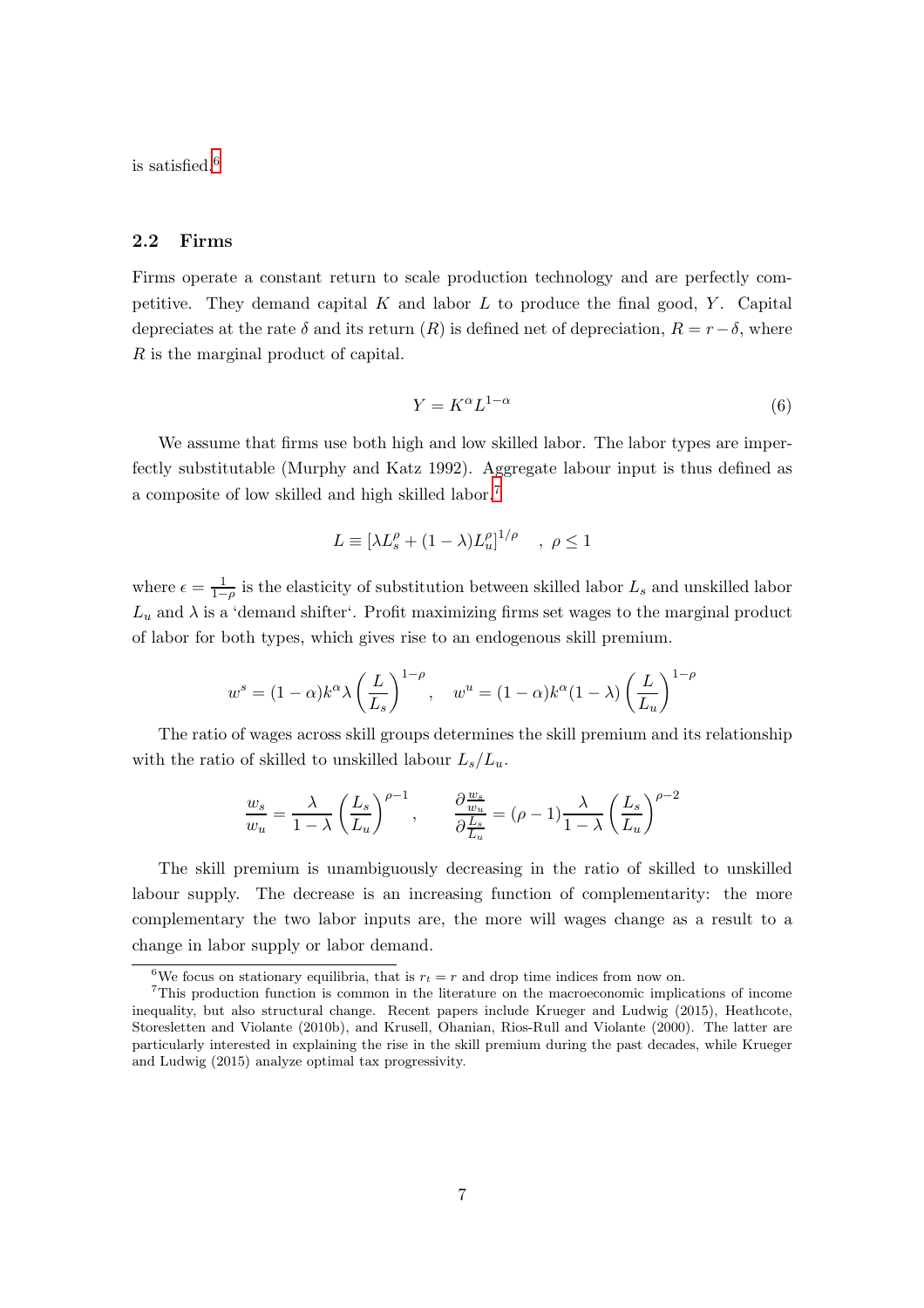#### <span id="page-8-0"></span>2.3 Government

The government taxes Adjusted Gross Income (AGI), distributes tax credits to working households and welfare to non-working households. The overall net-tax payment function  $(T(W, D))$  summarizes the income tax and the tax credit, where W denotes labor income, D dividends, and AGI is the sum of both sources of income.

$$
T(W, D) = \tau(AGI)AGI - \Upsilon(W, D),
$$
  
where  $W \equiv w\epsilon$ ,  $D \equiv ra$ ,  $AGI = w\epsilon + ra$ 

<span id="page-8-1"></span>The ingredients of the net tax function are a non-linear taxation function  $\tau(AGI)$ , and the Earned Income Tax Credit schedule  $\Upsilon(W, D)$ . The tax function  $\tau(AGI)$  is a smooth approximation of the income tax schedule net of any welfare programs such as the EITC. The average tax rate is shown in equation [\(7\)](#page-8-1), and the marginal tax rate in equation [\(8\)](#page-8-2).

$$
\tau(AGI) = b(1 - (sAGI^{p} + 1)^{\frac{-1}{p}})
$$
\n(7)

$$
\tilde{\tau}(AGI) = b(1 - (sAGI^{p} + 1)^{\frac{-1}{p} - 1})
$$
\n(8)

<span id="page-8-2"></span>The tax credit schedule  $\Upsilon(W, D)$  is parametrized based on data from the 2010 EITC schedule as reported by the Internal Revenue Service (IRS). In figure [1,](#page-9-0) we show (a) the EITC schedule as a function of income, (b) the effect of the EITC on the effective average tax rate, and (c) the transfer to income ratio of the EITC, for the relevant range of income levels. The tax credit schedule  $(\Upsilon(W, D))$  is defined by six parameters. The parameters  $\alpha_{in}$  and  $\beta_{in}$  are the intercept and the slope of the phase-in region of the tax credit function. In the phase-in region of the tax credit function is an increasing function of AGI. It ends for income levels above  $\underline{T}$ . For income levels  $AGI \in [\underline{T}, \overline{T}]$  households perceive the maximum level of Tax Credit which is denoted  $\tilde{\Upsilon}$ ; this corresponds to the so-called plateau region of the EITC. For the income levels  $AGI \in \left[ \overline{T}, \widehat{T} \right]$ , the Tax Credit pay-off is decreasing and determined by  $\alpha_{out}$  and  $\beta_{out}$ , the intercept and the slope of the linear function that describes the so-called phase-out region of the EITC. Note that both the income level at which the phase-out starts  $\overline{T}$  and ends  $\widehat{T}$  are a function of the EITC policy parameters.

$$
\Upsilon(W, D) = \begin{cases} \alpha_{in} + \beta_{in} AGI & \text{if } \underline{T} > AGI > 0 \\ \bar{\Upsilon} & \text{if } \overline{T} \ge AGI \ge \underline{T} \\ \alpha_{out} + \beta_{out} AGI & \text{if } \widehat{T} > AGI > \overline{T} \\ 0 & \text{if } AGI \ge \widehat{T} \end{cases}
$$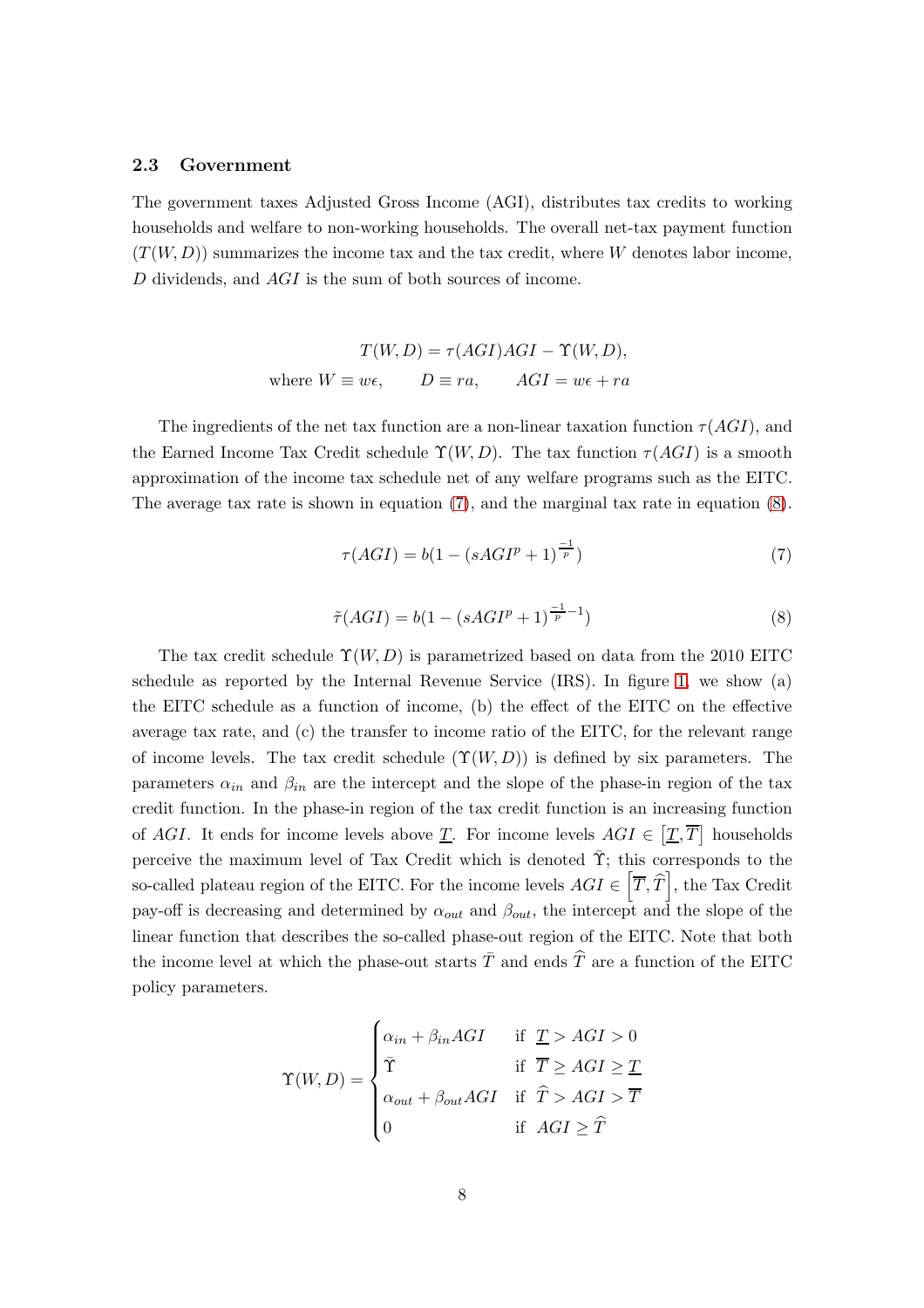where  $\underline{T} = \frac{\bar{T} - \alpha_{in}}{\beta_{in}}$  $\frac{-\alpha_{in}}{\beta_{in}},\ \overline{T}=\ \frac{\bar{\Upsilon}-\alpha_{out}}{\beta_{out}}$  $\frac{-\alpha_{out}}{\beta_{out}},\ \widehat{T}=\frac{-\alpha_{out}}{\beta_{out}}$  $\frac{c_{\alpha_{out}}}{\beta_{out}}$ . Also the EITC pay-off is asset-tested: if a households whose AGI is within the bounds for EITC eligibility, but has a capital income that is above a threshold level of  $\bar{D}$ , then that household looses its EITC eligibility.

<span id="page-9-0"></span>

$$
\Upsilon(W,D) = 0 \text{ , if } \quad ra > D.
$$

Figure 1: EITC and its effect on the average tax rate.

Government spending G is the sum of net tax payments, welfare expenditure and transfer payments:

<span id="page-9-1"></span>
$$
G = \int_{IxAxE} \mathbf{1}(i, a, \epsilon) T(W, D) d\lambda(i, a, \epsilon) - \int_{IxAxE} (1 - \mathbf{1}(i, a, \epsilon)) \omega d\lambda(i, a, \epsilon)
$$
(9)

where  $\omega$  denotes welfare transfer payments and  $IxAxE$  with  $I : i \in \{s, u\}, a \in [\bar{a}, \infty), \epsilon \in E$ is the cartesian product of the possibility sets of skill levels, assets, and productivity levels for all households in the economy:

#### 2.4 Small open economy

We assume that the economy is small and that capital is perfectly mobile. The domestic real interest rate is constant and equals to the world interest rate  $r$ . Hence, the marginal productivity of capital is equal to the world real interest rate net of depreciation:

$$
r - \delta = \alpha k^{\alpha - 1} = \alpha \frac{Y}{K},
$$

where Y is aggregate output and K is total capital used in production. This implies that the capital output ratio is determined by the real interest rate  $r$ , the depreciation rate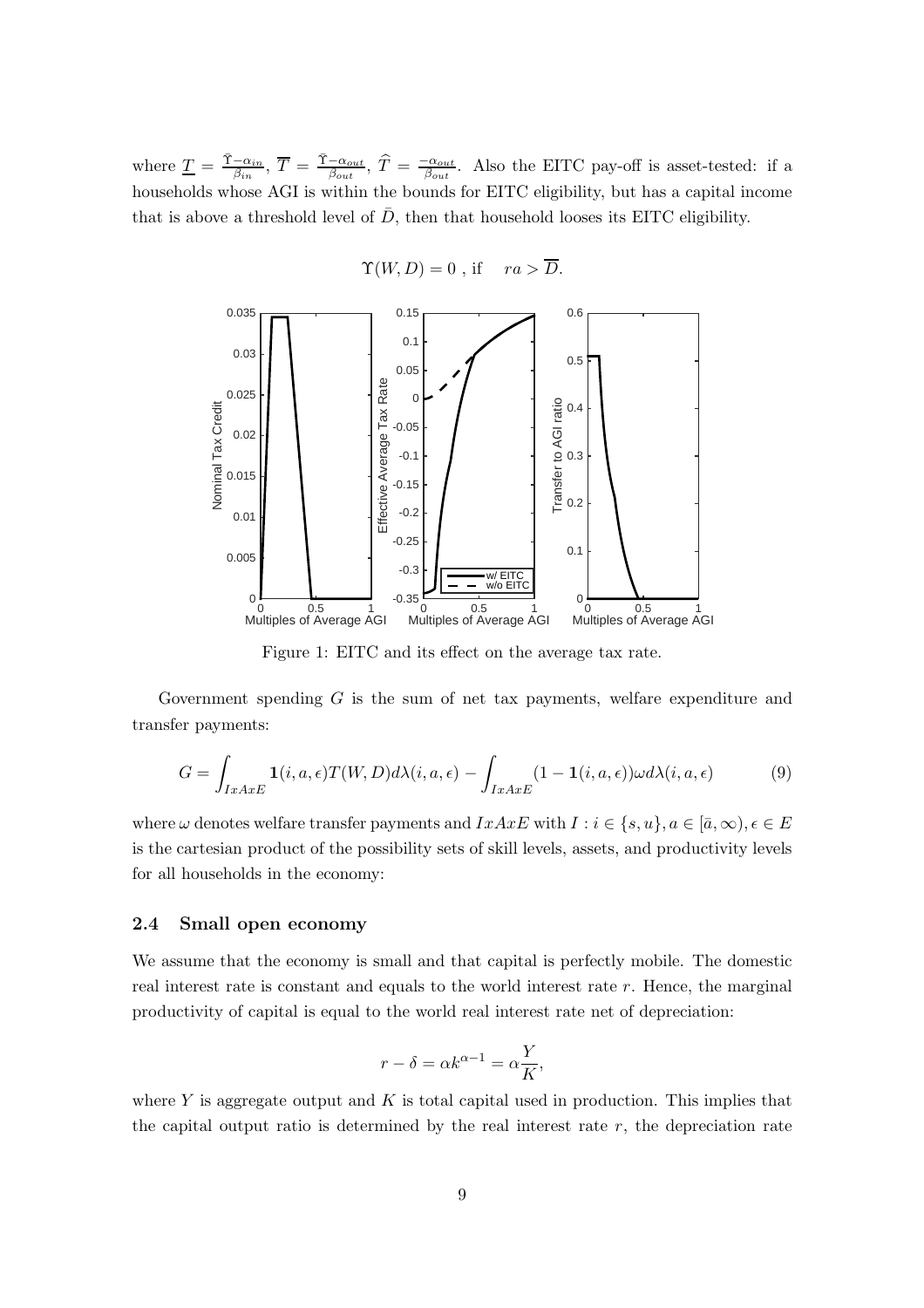δ and the capital share α. Given the definition of the production function, the capital labour ratio  $(k)$  is also constant and given by:

$$
k = \frac{K}{L} = \left(\frac{r+\delta}{\alpha}\right)^{\frac{1}{\alpha-1}}.
$$

Since we assume free capital mobility,  $K = kL$  is positively and linearly related to aggregate labor supply. The real interest rate  $r$  cannot adjust to equate demand for capital and aggregate domestic savings  $K^{dom}$ . Firms will demand capital from the rest of the world, if aggregate savings fall short of demand; if savings exceed capital demand, households will save abroad. Hence, domestic savings are a fraction of the total capital stock used in production  $K^{dom} = (1 - \vartheta)K$ .<sup>8</sup>

The aggregate resource constraint of this economy is given by the following equation:

$$
C + I + G + NX = Y \tag{10}
$$

After aggregating the budget constraint of the continuum of households, and using the fact that net exports (or the current account) amount to the difference between current capital inflows  $(1 - \vartheta)K$  (as this is an export) and repayments  $(1 - \vartheta)(1 + r)K$  (plus interest, at the given world interest rate), the following equation must hold in equilibrium.

$$
(1 - \vartheta)(K - (1 + r)K) = -(1 - \vartheta)(\alpha Y - \delta K)
$$

#### <span id="page-10-0"></span>2.5 Recursive Formulation of the household problem

The household maximization problem can be written recursively as a function of his state variables  $(i, a, \epsilon)$ .  $V(i, a, \epsilon)$  denotes the discounted expected life-time utility of a household with asset holdings a, labor productivity  $\epsilon$  and skill type i. Since the decision to work is a discrete choice, the value function  $V(i, a, \epsilon)$  is obtained by taking the maximand between the indirect utility from working and the indirect utility from not working.

$$
V(i, a, \epsilon) = \max_{\mathbf{1} = [0,1]} [V(i, 1, a, \epsilon); V(i, 0, a, \epsilon)]
$$

 $\mathbf{1}(i, a, \epsilon)$  is the policy function for household's decision whether or not to participate in the labor market.

$$
\mathbf{1}(i, a, \epsilon) = \begin{cases} 0 & \text{if } V(i, 0, a, \epsilon) > V(i, 1, a, \epsilon) \\ 1 & \text{else.} \end{cases}
$$

<sup>8</sup> Strictly speaking, it is indeterminate whether firms will use foreign or domestic capital in production because capital is perfectly substitutable irrespective of its origin. Only net figures, i.e. the capital account balance, are determined. For simplicity, we assume that firms first use domestic, then foreign capital.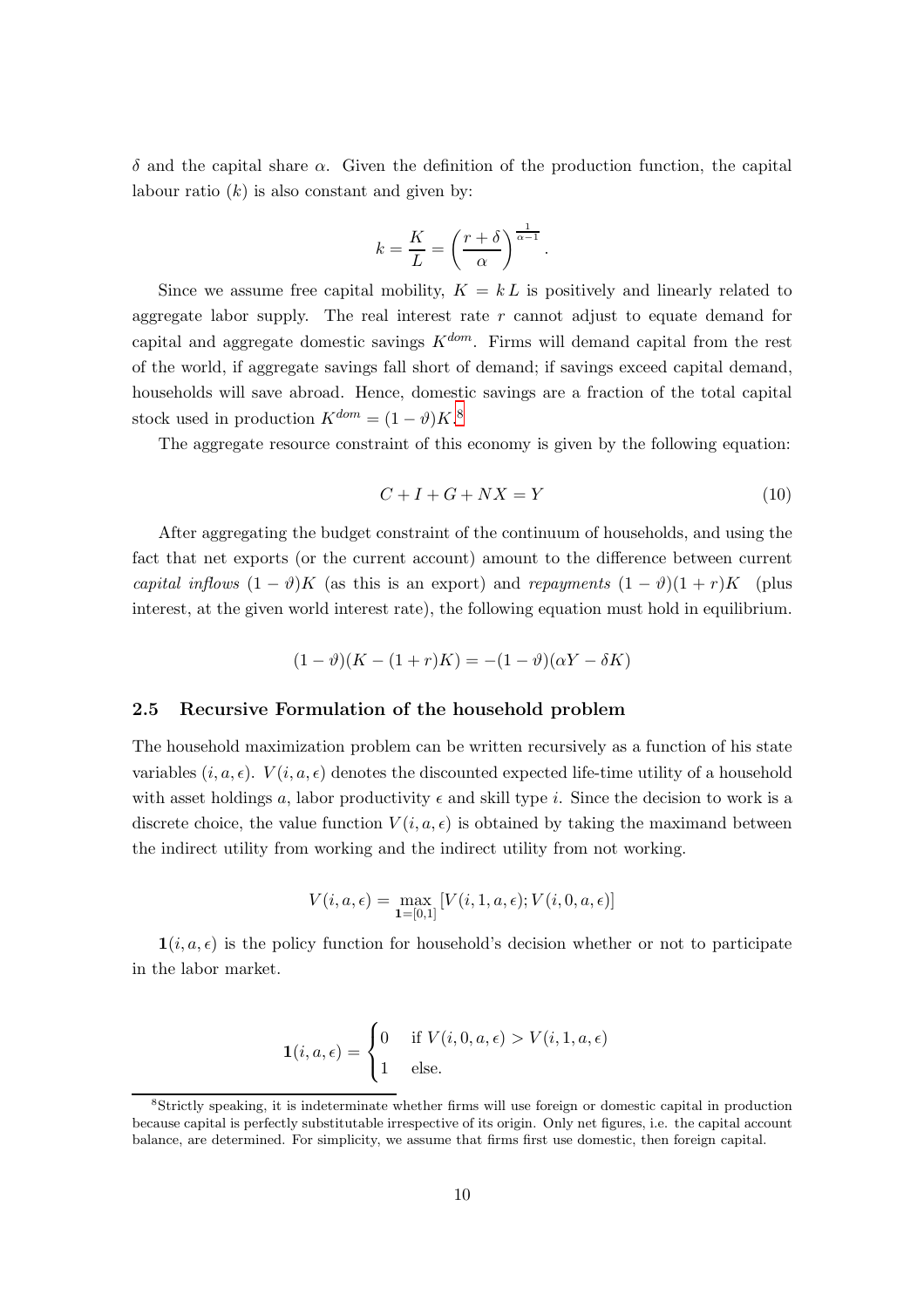The indirect utility a household that supplies labor is computed as follows.

$$
V(i, 1, a, \epsilon) = \max_{a', c} u(c) - q_i + \beta_i \int_{\epsilon' \in \Omega} V(i, a', \epsilon') f(\epsilon, \epsilon') d\epsilon'
$$
  
s.t. 
$$
c + a' = w_i \epsilon + (1 + r)a - T(W, D)
$$

$$
a' \geq \underline{a}
$$

The dynamic program of a labor market non-participant is as follows.

$$
V(i, 0, a, \epsilon) = \max_{a', c} u(c) + \beta_i \int_{\epsilon' \in \Omega} V(i, a', \epsilon') f(\epsilon, \epsilon') d\epsilon'
$$
  
s.t. 
$$
c + a' = \omega + (1 + r)a
$$

$$
a' \geq \underline{a}
$$

As highlighted in section [2.3,](#page-8-0) the amount of transfers distributed by the government depend on the households' choice variables  $1$  and  $a$ . The household internalizes the transfer rule in her decision-making, which is reflected in the following intertemporal optimality condition of the household problem.

$$
u'(c) = \beta_i(1+r - \partial T(W,D)/\partial D)\mathbb{E}u'(c') + \mu, \quad \mu \ge 0.
$$

where  $\mu$  denote the Lagrange multiplier on the borrowing constraint. The households' intertemporal optimal condition dictates that whenever the borrowing constraint is binding, ceteris paribus current marginal utility from consumption is higher and consumption is lower than when the constraint does not bind. As the tax credit is contingent on households' capital income, it directly impacts the return on capital which becomes household specific. If  $T_D < 0$ , that is, if the tax credit benefits low asset holders, the household faces a tax on asset holdings and internalizes this into the optimal investment choice. A steep transfer function ceteris paribus translates into lower savings and higher current consumption. On the other hand, in the presence of such a tax credit, a credit constrained household benefits from receiving a higher transfer, which reduces his consumption volatility.<sup>9</sup>

**Stationary Competitive Equilibrium** Given a borrowing limit  $\underline{a}$ , an exogenous interest rate r, an income tax schedule  $\tau(W+D)$  and a transfer allocation rule  $\Upsilon(W, D)$ , a stationary competitive equilibrium is a set of positive wages  $w_i$  by skill type, a positive quantity of aggregate labour supply  $L$  and capital supply  $K$ , time invariant decision rules

 $9^9$ The first order condition is outlined here to develop intuition. Given the non-linearities of the EITC schedule, our numerical algorithm uses the value function iteration method and not the first order condition method as the above equation may suggest.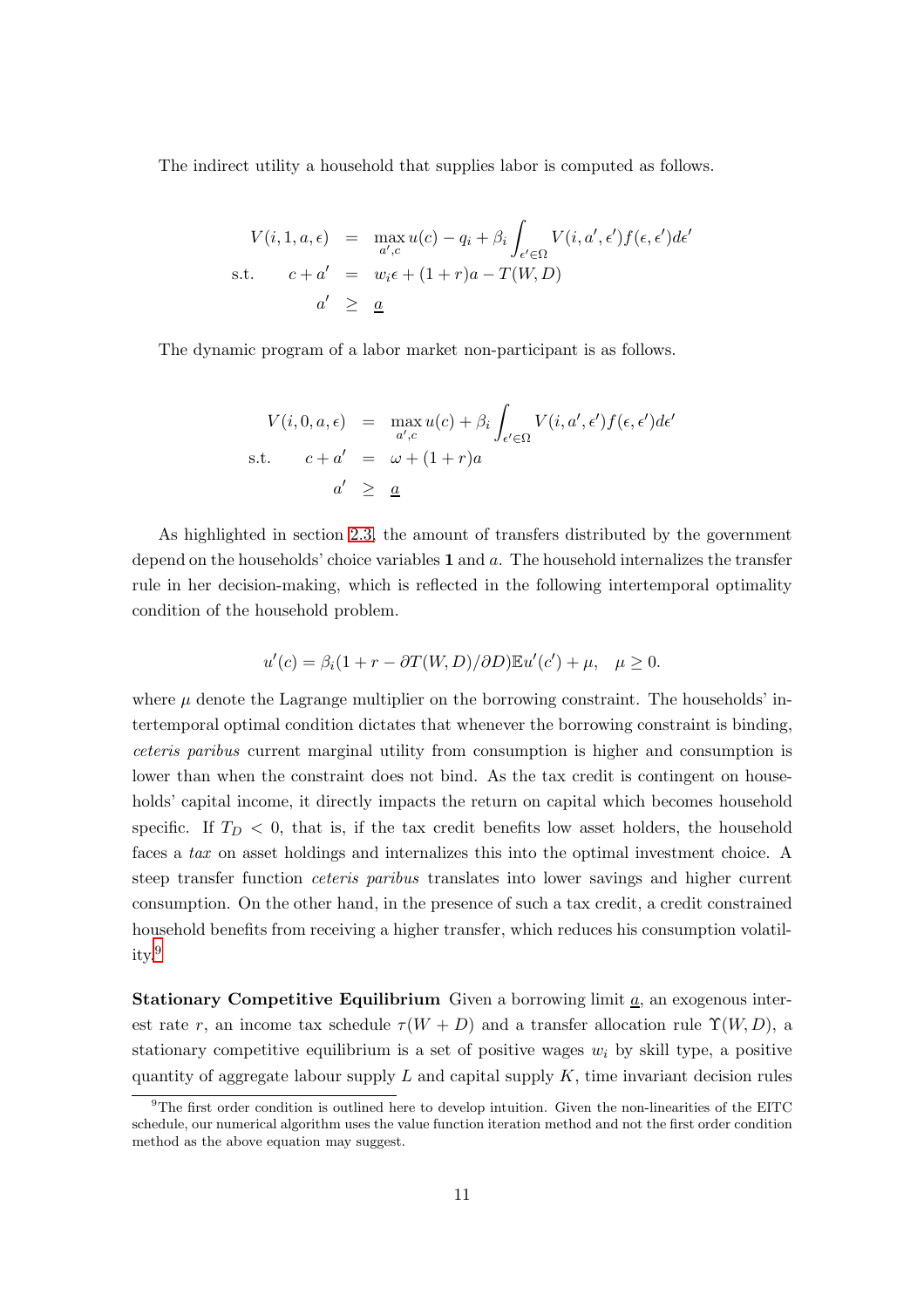$a'(i, a, \epsilon)$ ,  $\mathbf{1}(i, a, \epsilon)$  and a probability distribution  $\lambda(i, a, \epsilon)$  such that:

- 1. Equilibrium wages  $w_i$  satisfy the static optimization problem of the representative firm formulated in section [2.2](#page-7-0)
- 2. The policy functions  $c(i, a, \epsilon), a'(i, a, \epsilon), \mathbf{1}(i, a, \epsilon)$  solve the household maximization problem formulated in section [2.5](#page-10-0)
- 3. The probability distributions  $\lambda(i, a, \epsilon)$  are stationary distributions s.t.

$$
\lambda(i, a', \epsilon') = \int_{\epsilon} \int_{a:a'(i,a,\epsilon)} \lambda(i, a, \tilde{\epsilon}) df(\tilde{\epsilon}' | \tilde{\epsilon})
$$

4. The labor market clears, such that aggregate effective labor equals the sum of all individual hours supplied multiplied by their respective productivity:

$$
L = \int_{\underline{a}}^{\overline{a}} \int_{\epsilon} \int_{i=u,e} \mathbf{1}(i,\tilde{a},\tilde{\epsilon}) n(i,\tilde{a},\tilde{\epsilon}) \epsilon \lambda(i,a,\tilde{\epsilon}) d\tilde{a} d\tilde{\epsilon} di.
$$

- 5. The government taxes labor and redistributes via tax credits and welfare. Government spending  $(G)$  amounts to the gap between tax revenues and transfers, as in equation [\(9\)](#page-9-1).
- 6. The good market clears, such that aggregate output is the sum of consumption, investment, government spending, investment and net exports.

$$
NX = -(1 - \vartheta)(\alpha Y - \delta K)
$$

where  $\vartheta$  is the fraction of the total capital stock that is domestic.

<span id="page-12-0"></span>7. By Walras Law, the capital market clears.

# 3 Parametrization

In this section we lay down our calibration strategy. We first document the parameters that are fixed outside the model and subsequently explain the data targets sought for the remaining parameters. Finally we show how the model performs for moments that are not targeted.

#### 3.1 Idiosyncratic Productivity Shocks

In the model, we assume that households differ permanently in their skill level. They can either be 'high skilled' or 'low skilled'. Following previous literature, we assume that 'high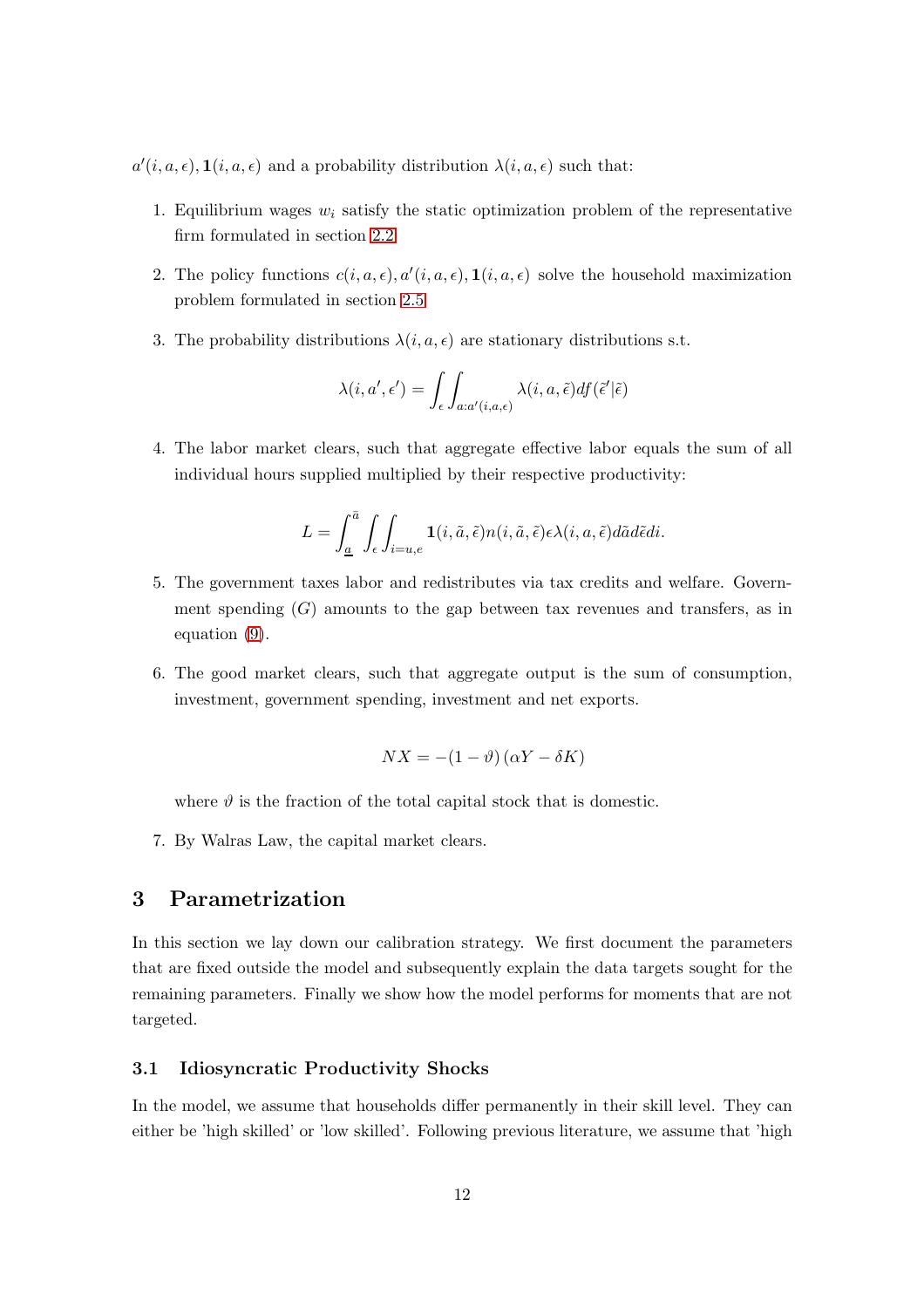skilled' households are those with education beyond a high school degree. Consequently, 'low skilled' households have education lower than or equal to a high school degree. The parameters of the AR(1) process for the idiosyncratic labor productivity for both subgroups are taken from Krueger and Ludwig  $(2015)^{10}$  We then parametrize the process for  $\epsilon$  by discretizing the AR(1) process for both groups into a ten state Markov Chain following Tauchen (1986).

|              | Value | Source                      |
|--------------|-------|-----------------------------|
| $\rho_s$     | 0.969 | Krueger $&$ Ludwig $(2015)$ |
| $\rho_u$     | 0.928 | Krueger & Ludwig (2015)     |
| $\sigma_{s}$ | 0.100 | Krueger & Ludwig (2015)     |
| $\sigma_{u}$ | 0.141 | Krueger & Ludwig (2015)     |
| $\pi_s$      | 0.450 | CPS 2010                    |
| $\pi_u$      | 0.550 | CPS 2010                    |

Table 1: Heterogeneity parameters

#### 3.2 Tax function and EITC schedule

÷

The parameters of the income tax function are taken from Guner, Kaygusuz and Ventura (2013). Based on recent micro data from the U.S. Internal Revenue Service, they provide parametric estimates of effective tax functions. For the purpose of our paper, it is essential to obtain a tax function net of EITC, so that we can model explicitly the EITC schedule, and thereby isolate the effect of changes in the EITC program. Guner et al. (2013) test several approximations that are used in the literature on recent U.S. household data from the Internal Revenue Services 'Public Use Tax File'. Guner et al. (2013) emphasize that the Gouveia and Strauss (1994) approximation matches best the average tax schedule of the US, in particular for households with annual incomes ranging from the mean of US household income up to 3 means of household income. However, the Gouveia and Strauss (1994) approximation fails to compute negative tax schedules and matches poorly the tax incidence for households at the bottom of the earnings distribution. Our approach combines the Gouveia and Strauss (1994) approximation with an explicit modelling of the EITC, and thereby allows us to deliver a good fit of the effect of tax incidence and progressivity both at the bottom and in the middle of the income distribution. The Gouveia and Strauss (1994) tax function is described in section [2](#page-5-0) and restated below (equations [11](#page-13-0) - [12\)](#page-13-1).

$$
\tau(AGI) = b(1 - (sAGI^{p} + 1)^{\frac{-1}{p}})
$$
\n(11)

 $\tilde{\tau}(AGI) = b(1 - (sAGI^{p} + 1)^{\frac{-1}{p} - 1})$ ) (12)

<span id="page-13-1"></span><span id="page-13-0"></span> $10$ Table 3 in Krueger and Ludwig (2015).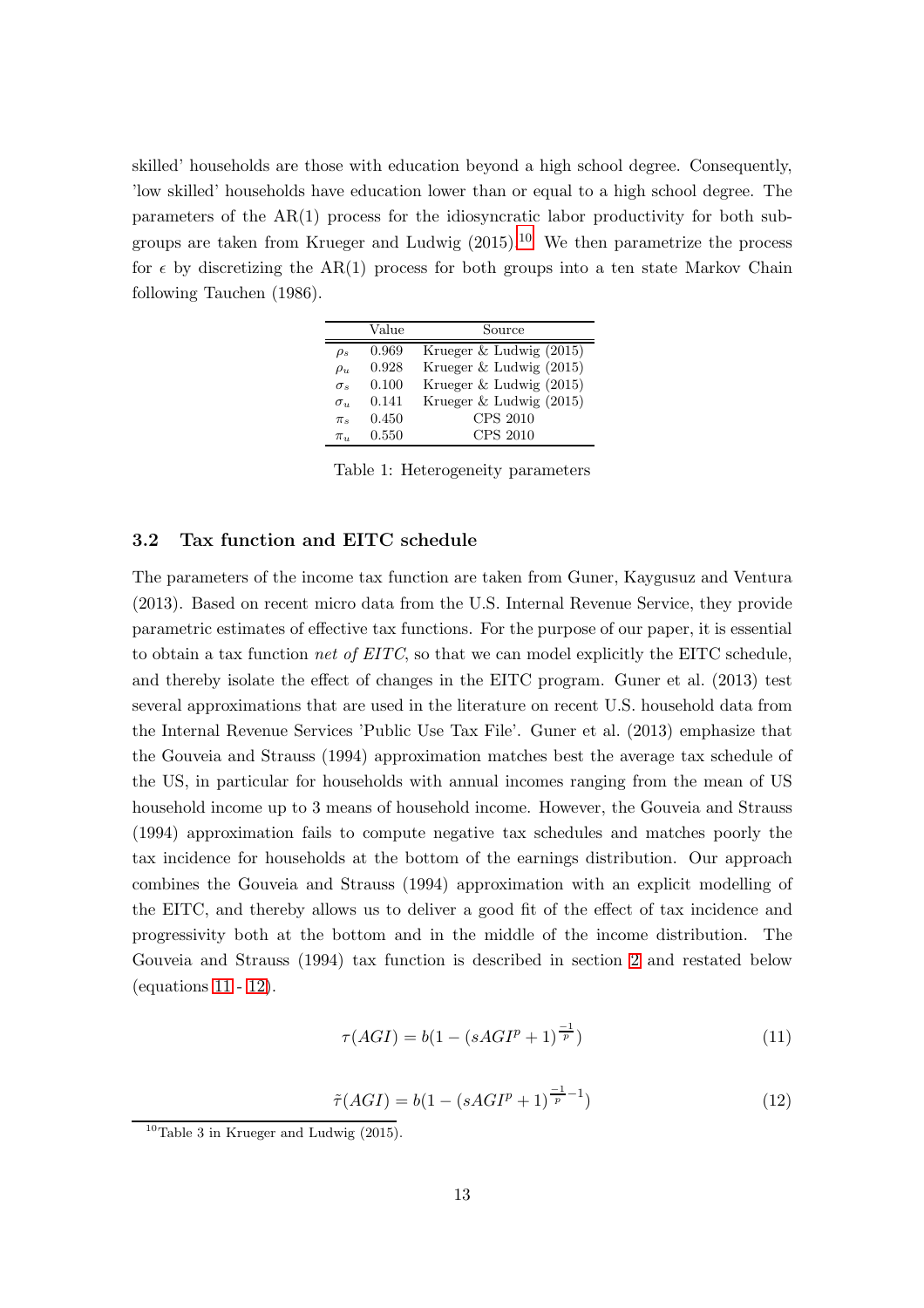<span id="page-14-0"></span>Table [2](#page-14-0) reports their parameter estimates of the 'GS' (Gouveia-Strauss) approximation to the tax function for married households.<sup>11</sup> We focus on married households, since they represent 62.3% of U.S. individuals (CPS, 2010).<sup>12</sup> Also we can confidently assume that they all file jointly: 94.77% of married household file taxes jointly (CPS, 2010) allowing us to select the EITC schedule for joint tax filers. Although we model only one type of household, our tax system is representative at the aggregate level since we capture accurately the tax system for over 60 percent of the population.

|                  | Value   | Source                |
|------------------|---------|-----------------------|
| $\alpha_{in}$    |         | <b>IRS 2010</b>       |
| $\beta_{in}$     | 0.34    | <b>IRS 2010</b>       |
| T                | 3162    | <b>IRS 2010</b>       |
| $\alpha_{out}$   | 6727.91 | <b>IRS 2010</b>       |
| $\beta_{out}$    | $-0.16$ | <b>IRS 2010</b>       |
| Đ                | 3100    | <b>IRS 2010</b>       |
| h                | 0.247   | Guvenen et al. (2013) |
| S                | 0.001   | Guvenen et al. (2013) |
| $\boldsymbol{p}$ | 1.850   | Guvenen et al. (2013) |

Table 2: Taxation Parameters

The amount of tax credit a tax filer is eligible to claim depends on his gross earned income, individual filing status, on the number of dependent children as well as on individuals' capital income, which must not exceed a threshold (USD 3'100 in 2010). The six parameters that determine the EITC schedule and the capital income limit  $(\bar{D})$  are taken from the tax code (IRS) and reported in table [2.](#page-14-0) They describe the EITC schedule for married households that file taxes jointly, as argued above, and have one qualifying child in 2012. We choose to focus on the EITC schedule with one qualifying child, since it corresponds to the median number of children under 18 in married households that file taxes jointly (CPS 2010 - average is at 1.27). We focus on this category of household with the aim to match an 'average' EITC recipient. Overall, the tax credit schedule is characterized by three regions: the phase-in, the plateau and the phase-out range. In the phase-in range, the transfer increases with earned income, in the plateau region it is constant, and it falls in the phase-out range as shown in figure [11.](#page-36-0)

#### 3.3 Calibration

In this subsection we document how we calibrated the remaining parameters. The type dependent utility cost of participating in the labor market  $(q_i)$  is set to match the fraction of high and low skilled households working full time during the past year. The subjective discount factors  $(\beta_i)$  target the relative wealth across skill types that is observed in the

<sup>&</sup>lt;sup>11</sup>Table 10 in Guner et al.  $(2013)$ .

<sup>&</sup>lt;sup>12</sup>Interestingly from the remaining 37.7% of U.S. individuals  $81.3\%$  (or  $30.55\%$  of the U.S. individuals) are unmarried or non-family female households. So far the EITC literature has almost exclusively focused on this household type.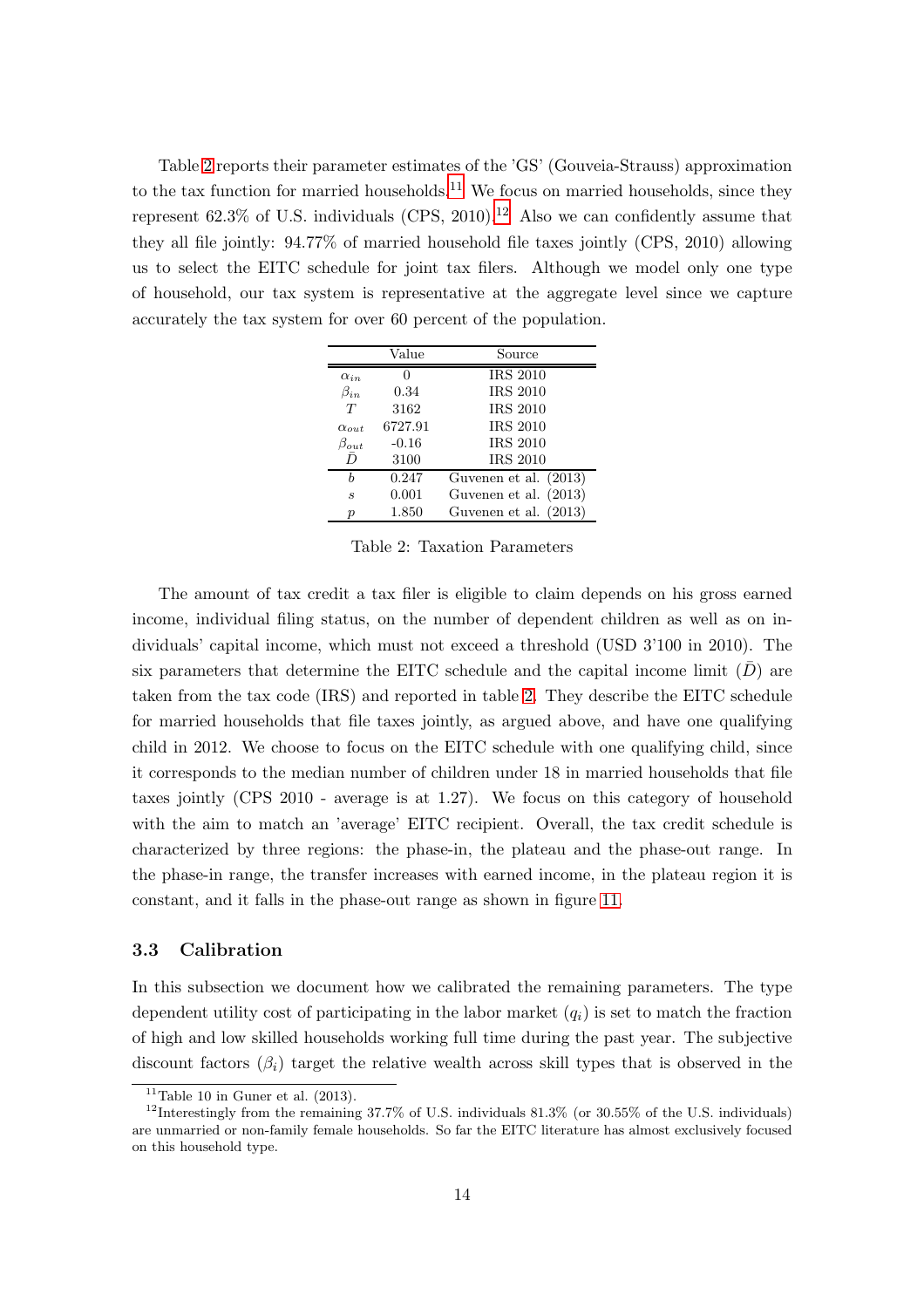United States, as reported in Slavík and Yazici  $(2014)$ , and the fraction of indebted households which is based on SCF (2010) data. To compute the fraction of indebted households, we proceed as in Ábrahám and Cárceles-Poveda (2010) and exclude non-financial assets and secured debt from our measure of wealth since our model is tailored towards liquid financial assets. Based on this empirical measure of wealth we compute the fraction of households with negative wealth. The labor demand shifter  $(\lambda)$  in the production function is used to generate a wage skill premium of 1.80, as documented in Heathcote, Perri and Violante (2010a). The parameter determining welfare payments  $(\omega)$  is chosen such that they amount to 20% of mean household income as reported in Holter, Krueger and Stepanchuk (2014). The elasticity of substitution across labor skill types is taken from Murphy and Katz (1992). The depreciation rate  $\delta$  is chosen to amount to 0.08, so that the capital to output ratio amounts to 3. And the capital share  $(\alpha)$  is set to 0.33, since US data suggests a labor share of 0.66.

|                  | Value | Target                                   | Value | Source                   |
|------------------|-------|------------------------------------------|-------|--------------------------|
| $q_s$            | 0.558 | Labor Force Participation                | 0.85  | <b>CPS 2010</b>          |
| $q_u$            | 1.028 | Labor Force Participation                | 0.70  | CPS 2010                 |
| $\beta_s$        | 0.970 | Relative Wealth                          | 2.68  | Slavik & Yacizi $(2014)$ |
| $\beta_u$        | 0.965 | Fraction of indebted HH                  | 0.29  | <b>SCF 2010</b>          |
| $\lambda$        | 0.633 | Skill Premium                            | 1.80  | Heathcote et al. (2010)  |
| $\omega$         | 0.116 | Welfare $\%$ of mean income              | 0.20  | Holter et al. $(2015)$   |
| $\delta$         | 0.080 | $\overline{\text{Capital-Output}}$ Ratio | 3.00  |                          |
| $\alpha$         | 0.330 | Labor Share                              | 0.66  |                          |
| $\rho$           | 0.310 | Elas. of substitution                    | 1.45  | Katz & Murphy $(1992)$   |
| $\gamma$         | 1.500 | Risk Aversion                            |       | fixed                    |
| $\boldsymbol{r}$ | 0.030 | Interest Rate                            |       | fixed                    |

Table 3: Calibration - Model with extensive margin

The two remaining parameters, the real interest rate and the risk aversion parameter  $(r, \gamma)$ , are set exogenously. We set an annual interest rate of 3\%, and choose a coefficient of relative risk aversion of 1.5.<sup>13</sup>

#### 3.4 Model performance

In this subsection, we briefly discuss the performance of our model in replicating empirical moments that are not targeted by our calibration strategy. These moments can be read in Table [4.](#page-16-0)

We first document the fraction of population that receives tax credits.<sup>14</sup> Our model largely overstates the take-up of EITC. This discrepancy with the data can be partly

<sup>&</sup>lt;sup>13</sup>Results for the model with a high degree of risk aversion are available upon request.

<sup>&</sup>lt;sup>14</sup>The following comparisons should not be taken at face value, since the EITC data moments refer to the whole population whereas our model focuses on the EITC schedule and tax schedule of married households only. A legitimate comparison would require access to public tax data.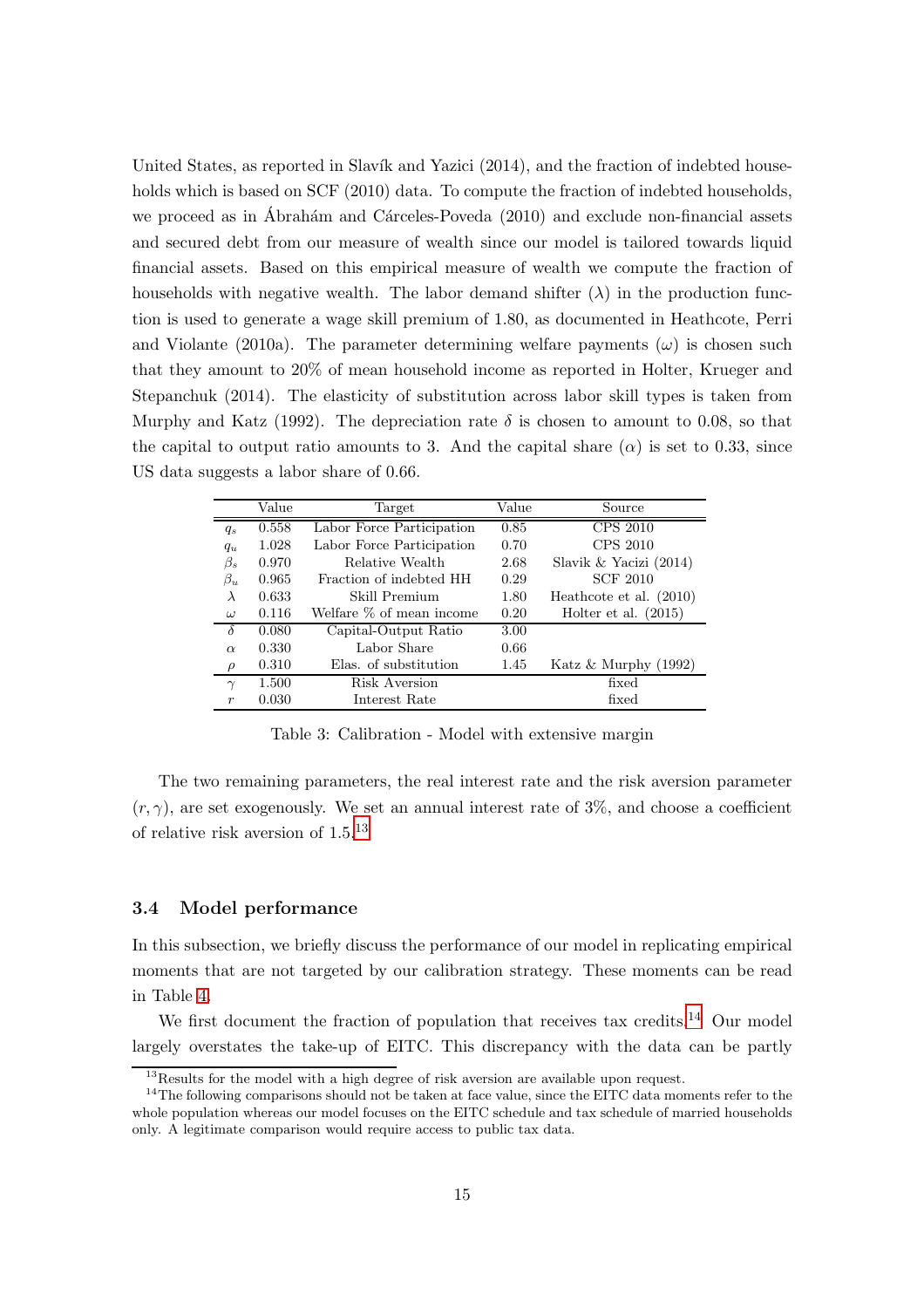<span id="page-16-0"></span>

|                          |                         | Model   | Data    | Source              |
|--------------------------|-------------------------|---------|---------|---------------------|
| EITC Take-up $(\%$ pop.) |                         | 31.49   | 16.20   | Rothstein (2015)    |
|                          | $L_s$                   | 20.26   |         |                     |
|                          | $L_u$                   | 40.68   |         |                     |
|                          | Phase-in                | 0.00    | 4.30    |                     |
|                          | Plateau                 | 3.53    | 2.70    |                     |
|                          | Phase-out               | 27.95   | 9.20    |                     |
| EITC to GDP ratio        | $\overline{\mathbf{v}}$ | 0.84    | 1.00    |                     |
| Post-Tax Earnings $(\%)$ | $_{\rm Q1}$             | 4.46    | 7.90    | Pijoan-Mas $(2006)$ |
|                          | Q2                      | 12.34   | 13.70   |                     |
|                          | Q3                      | 17.24   | 18.00   |                     |
|                          | $Q_4$                   | 23.73   | 23.30   |                     |
|                          | Q5                      | 42.23   | 37.10   |                     |
| Wealth $(\%)$            | Q1                      | $-2.18$ | $-0.30$ | Pijoan-Mas $(2006)$ |
|                          | Q2                      | 0.39    | 1.30    |                     |
|                          | Q3                      | 6.30    | 5.00    |                     |
|                          | $Q_4$                   | 19.81   | 12.20   |                     |
|                          | Q5                      | 75.68   | 81.70   |                     |

Table 4: Untargeted moments.

explained by incomplete take-up due to incomplete information about the program, a phenomenon termed as low program awareness (Bhargava and Manoli 2015). This type of informational friction could potentially account for about 25% of the number of missing claims by potentially eligible persons, as has been assessed for the tax years 1990 and 2005 by Scholz (1993) and Plueger (2009), respectively.

In terms of matching the fraction of individuals in the different regions of the EITC schedule, we fail to account for the fraction of agents in the phase-in region of the EITC schedule, but perform well in replicating a fraction of household of around 3% in the plateau region of the schedule. This match could be improved by taking household composition into account, in particular poor single mothers. Since the subsidy effect of increased generosity is largest on the phase-in region of the program, the quantitative effects on individuals that we document in section [4](#page-17-0) can therefore be perceived as lower bounds. However, the distributional and aggregate effects are unlikely to change, as these individuals will most likely be poor, low skilled, and have a relatively high fix cost of working. In fact, in the data most of the EITC recipients are located in the phase-out region of the schedule (Nichols and Rothstein 2015).

In terms of matching the empirical earnings and wealth distribution, our model performs well in matching the distribution of earnings and wealth in the lower three quantiles, which is essential for our policy experiments. However, our model does not account for the high concentration of income and wealth in the fifth quantile which is a common weakness of the standard incomplete markets model as discussed in Heathcote et al. (2009).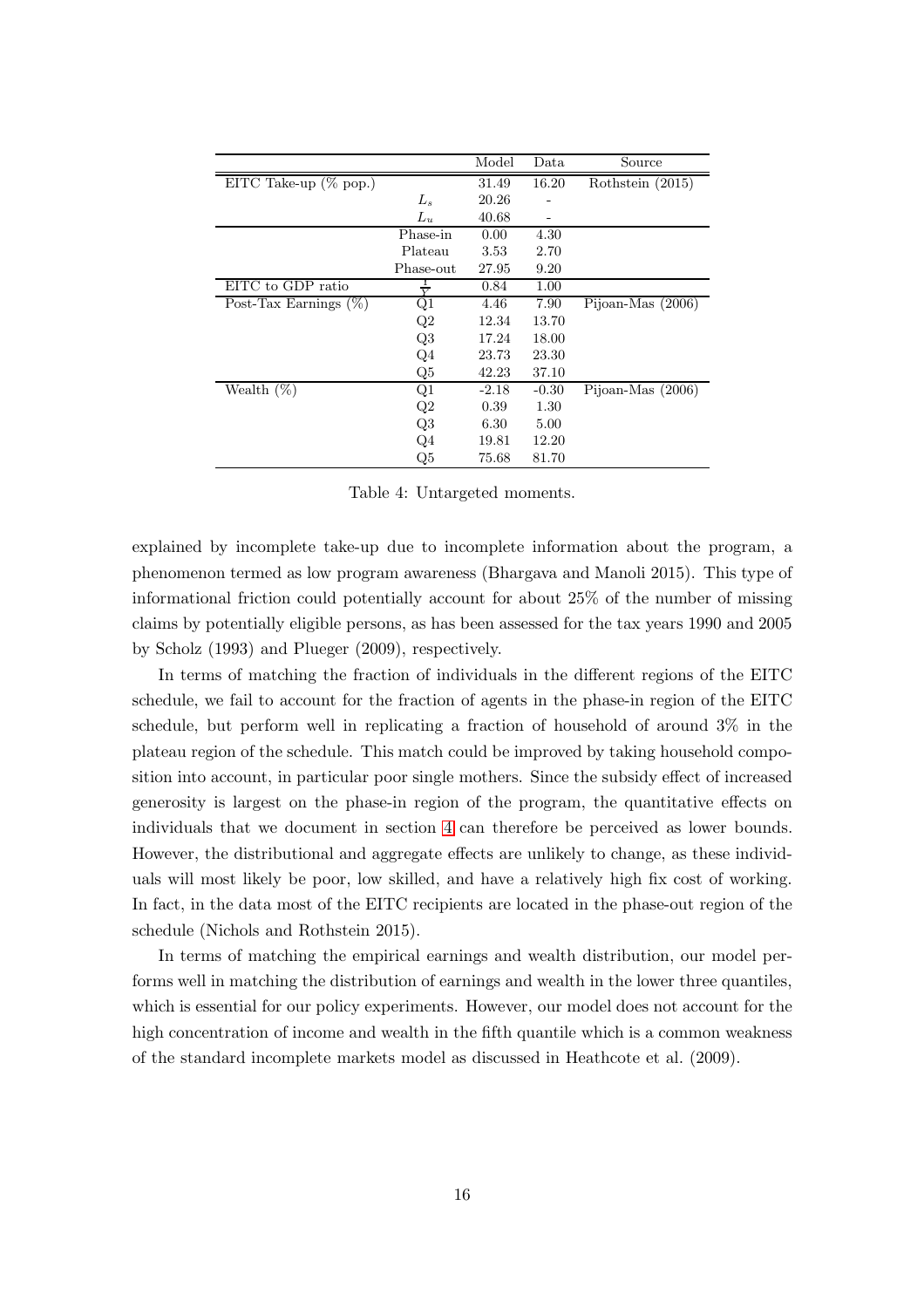### <span id="page-17-0"></span>4 Results from an expansion of the EITC

We quantify the effects of tax credit policies such as the EITC by conducting the following policy experiment: for a constant gross income range of tax credit eligibility that is calibrated to the data, we increase the amount of tax credit paid out, i.e. we vary the generosity of the tax credit program. We model this increase in generosity by multiplying the calibrated EITC schedule  $\Upsilon(W, D)$  by a factor  $(1 + \eta)$ . This modeling choice is guided by an institutional setup that prevails in the United States: it mimics the state tax credit supplement programs that exist in most US states. While keeping the range of eligibility for earned income and the asset test at the federal level, state tax credit supplements top up the federal tax credit by a percentage  $\eta$  that varies across states.<sup>15</sup> Doing so allows us to compare our results with the empirical evidence provided by Leigh (2010), since our policy experiment replicates the source of exogenous variation that he uses to empirically identify labor supply and wage effects of increased tax credit generosity.<sup>16</sup>

By supplementing the tax credit paid out, the policy experiment effectively changes the progressivity of the tax schedule for the income range of eligible households. In the left panel of figure [2,](#page-18-0) we show for illustrative purposes how the transfer schedule is affected when tax credit generosity is increased by  $50\%$  ( $\eta = 0.5$ ). In the right panel, we illustrate the effect of increased EITC generosity on the effective average tax schedule, and the corresponding increase in tax progressivity. In the benchmark economy  $(\eta = 0)$ , the implied transfer to income ratio for eligible low income households is about 30% and it increases to around 50% when tax credit generosity is increased by 50% ( $\eta = 0.5$ ). <sup>17</sup>

The discussion of the results proceeds as follows. In section [4.1,](#page-17-1) we describe the effects on aggregates, distributions, and individual decisions both across stationary equilibria as well as accounting for transitional dynamics. Section [4.2](#page-25-0) provides a discussion of the welfare implications of the tax credit reforms.

#### <span id="page-17-1"></span>4.1 Aggregate and distributional effects

We proceed with a discussion of the effects of increases in tax credit generosity on allo-cations across stationary equilibria (ex post results) in section [4.1.1.](#page-18-1) We then complete our analysis by documenting in section [4.1.2](#page-25-1) the economy's behavior on the transition path from the initial steady state to the post-reform equilibrium after a once and for all expansion of the tax credit policy.

<sup>&</sup>lt;sup>15</sup>In some cases, this supplement is conditional on number of children and filing status. Current state supplements can be found here:  $\langle \text{click to qo to IRS section on this topic} \rangle$ .

 $16$ Leigh (2010) quantifies the effect of increase tax credit generosity on labor supply and wages by exploiting using the variation across states of state tax credit supplement.

<sup>&</sup>lt;sup>17</sup>Trivially the effective average tax schedule without EITC does not allow for negative tax rates since the income tax schedule is approximated using the Gouveia and Strauss (1994) specification.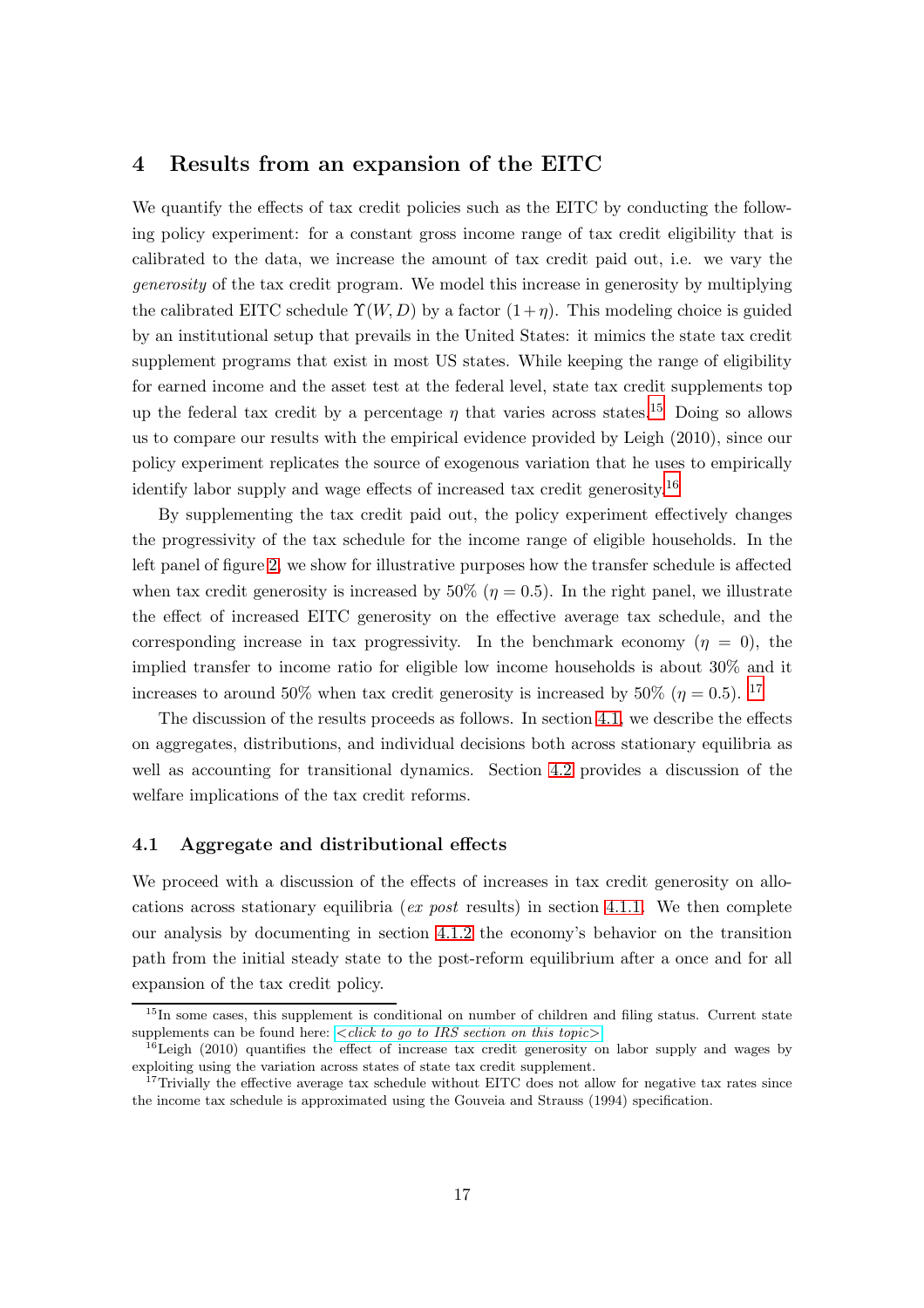<span id="page-18-0"></span>

Figure 2: Effect of EITC expansion on transfer (left) and average tax (right) schedule.

#### <span id="page-18-1"></span>4.1.1 Ex post results - across stationary equilibria

In the first column of table [5,](#page-19-0) we report the statistics of the calibrated economy. In the remaining columns we show the effect of an expansion for three level of generosity  $(\eta)$ , and for each of which we show how the results vary for three financing scenarios ('cases'). We first analyze the effect of an unfunded tax credit expansion (i.e. adjustments happen via government spending), reported as 'Case 1', before considering two financing scenarios and their implications for the results in the next paragraph.

An expansion of tax credit generosity increases labor market participation across skill groups, however more so for low skilled households than high skilled households. The total effect on labor market participation is 0.85%. Since skill types are imperfectly substitutable in production, the wage response of increased tax credit generosity differs across skill groups. The share of low skilled relative to high skilled workers in the labor force is higher, which reinforces this effect. The wage level of low skilled labor falls by 0.42 percentage points (p.p.) if tax credit generosity is increased by 10%, whereas the wage level of high skilled labor increases by 0.25 p.p., thereby increasing the skill premium. Empirical estimates by Leigh (2010) and Rothstein (2010) support the qualitative predictions of our model on the effect of EITC on labor force composition and equilibrium wages (see table 4 and 5 in Leigh (2010), and table 3 in Rothstein (2010)). Labor supply rises as a result of two effects. First directly via tax credit: a lower effective tax rate raises the incentive to supply labor. Second indirectly as households supply more labor since they save less when tax credit policies are more generous.

Both high skilled and low skilled labor reduce their level of savings (see figure [6\)](#page-24-0). As a result households are on average poorer, more households are borrowing constrained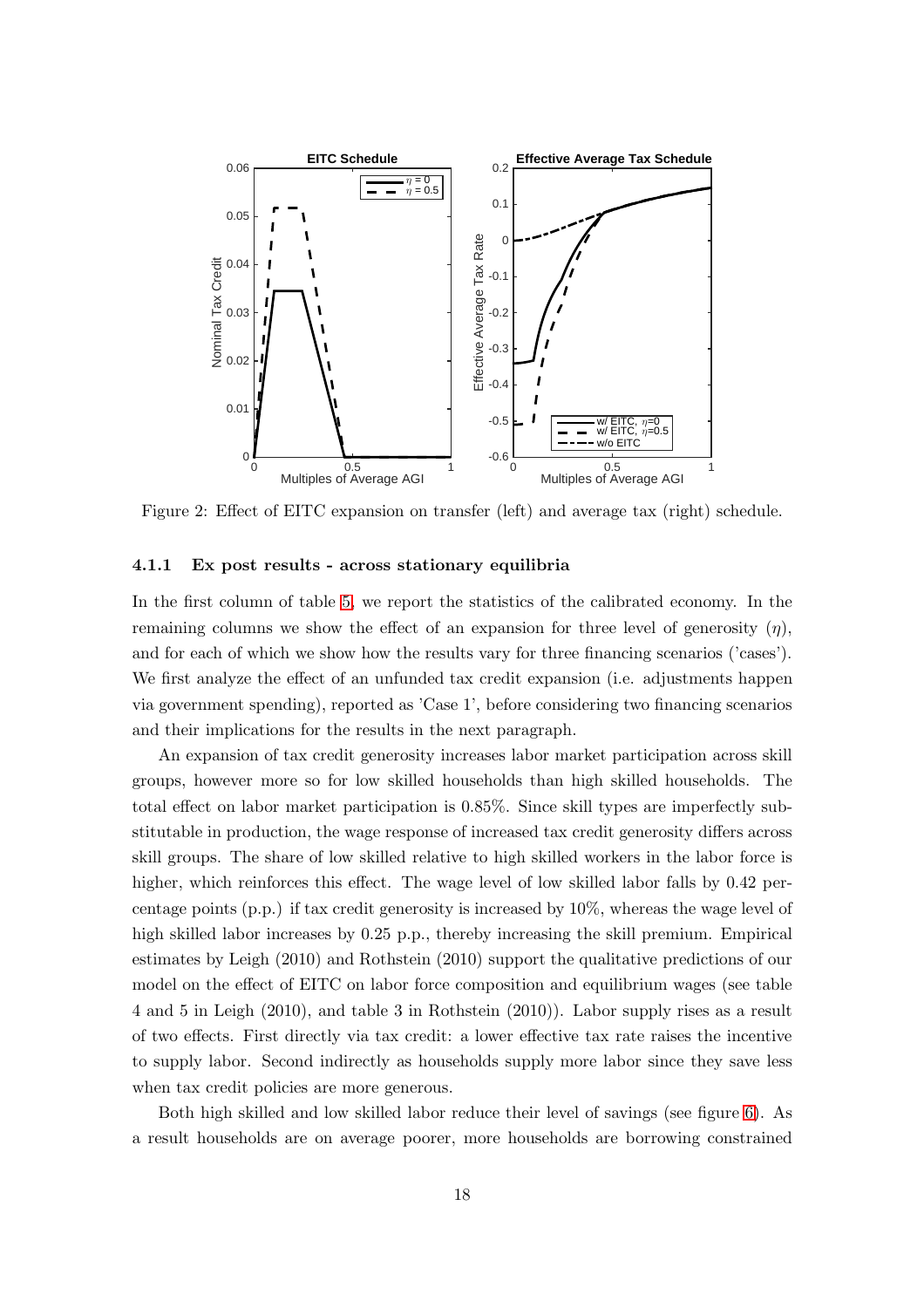<span id="page-19-0"></span>

| Variable               | SS Value |         | $\eta = 0.1$ |         |          | $\eta = 0.25$ |          |                 | $\eta = 0.5$ |                  |
|------------------------|----------|---------|--------------|---------|----------|---------------|----------|-----------------|--------------|------------------|
|                        |          | Case 1  | Case 2       | Case 3  | Case 1   | Case 2        | Case 3   | $\text{Case} 1$ | Case 2       | $\text{Case } 3$ |
| GDP                    | 0.69     | 0.45    | 0.46         | 0.48    | 1.03     | 1.08          | 1.18     | 2.20            | 2.33         | 2.57             |
| Savings (LS)           | 0.99     | $-4.69$ | $-4.83$      | $-4.75$ | $-10.71$ | $-11.07$      | $-11.00$ | $-23.33$        | $-23.89$     | $-23.77$         |
| Savings (HS)           | 2.65     | $-0.51$ | $-0.57$      | $-0.90$ | $-1.32$  | $-1.71$       | $-2.70$  | $-2.27$         | $-3.16$      | $-5.92$          |
| Participation (LS)     | 0.38     | 1.60    | 1.62         | 1.62    | 3.92     | 4.00          | 4.01     | 8.46            | 8.59         | 8.61             |
| Participation (HS)     | 0.38     | 0.12    | 0.13         | 0.18    | 0.29     | 0.36          | 0.53     | 0.55            | 0.72         | 1.18             |
| Relative wealth        | 2.68     | 4.38    | 4.47         | 4.04    | 10.51    | 10.52         | 9.33     | 27.47           | 27.23        | 23.43            |
| Fraction HH in debt.   | 0.29     | 3.43    | 3.46         | 3.54    | 9.36     | 9.66          | 9.74     | 20.39           | 20.75        | 21.31            |
| Wage $(LS)$            | 0.41     | $-0.42$ | $-0.42$      | $-0.41$ | $-0.95$  | $-0.95$       | $-0.90$  | $-2.07$         | $-2.05$      | $-1.90$          |
| Wage (HS)              | 0.74     | 0.25    | 0.25         | 0.24    | 0.57     | 0.57          | 0.54     | 1.26            | 1.24         | 1.15             |
| Total Transfer (% GDP) | 0.83     | 13.66   | 13.68        | 13.65   | 35.34    | 35.45         | 35.30    | 76.45           | 76.53        | 75.98            |

Note: The steady state values of the calibrated equilibrium are reported in levels. All other entries are percentage points deviations from the steady state value of calibrated equilibrium.

Table 5: Aggregate effects of Tax Credit policies (percentage point deviations from the calibrated steady state (SS) value).

and have negative net wealth (figure [5\)](#page-24-1). Weber (2014) shows empirically that the EITC reduces the incentive to save among EITC recipients in the US, further validating the behavioral responses of our model. Further below, we show the fall in savings for low skilled households is due to two effects: lower earnings and improved public insurance. For a large part of the population the second effect dominates: Public insurance in the form of higher tax credits crowds out private insurance.

The drop in savings is more pronounced for low skilled than high skilled households thereby generating an increase in relative wealth. This is mainly because low skilled households are more likely to receive the transfer and if so, they receive a higher amount. There is also an indirect channel through the general equilibrium effect on wages: For low skilled households, the labor earnings effect and the effect of an increased tax credit are both negative whereas for high skilled households the labor earnings effect is positive, since their wage level is higher as a result of increased tax credit generosity (see figure [4\)](#page-23-0). With regard to economic aggregates, increased tax credit generosity raises output since labor supply rises and thereby also the demand for capital by domestic firms. Capital supply can be matched via an increased foreign capital supply at a constant interest rate r.

A permanent increase in EITC generosity raises GDP and raises labor force population, but so far we were silent as to how these expansion are funded. In the following paragraph, we address this issue and show that our results are robust to two financing scenarios.

Financing scenarios We distinguish between three financing scenarios, which we label 'cases' in tables [5](#page-19-0)[-6](#page-20-0) and figures [3](#page-21-0)[-5.](#page-24-1) In the first financing scenario (Case 1), the tax credit expansion is unfunded, i.e. the increase in transfer expenditures is matched by an increase or decrease in government consumption  $G$ . At this stage, it is important to emphasize that the effect on government consumption is ambiguous - an expansion of the EITC can potentially be self-financed and lead to an increase in government consumption. In fact, welfare expenditures are likely to fall since the tax credit expansion leads to an increase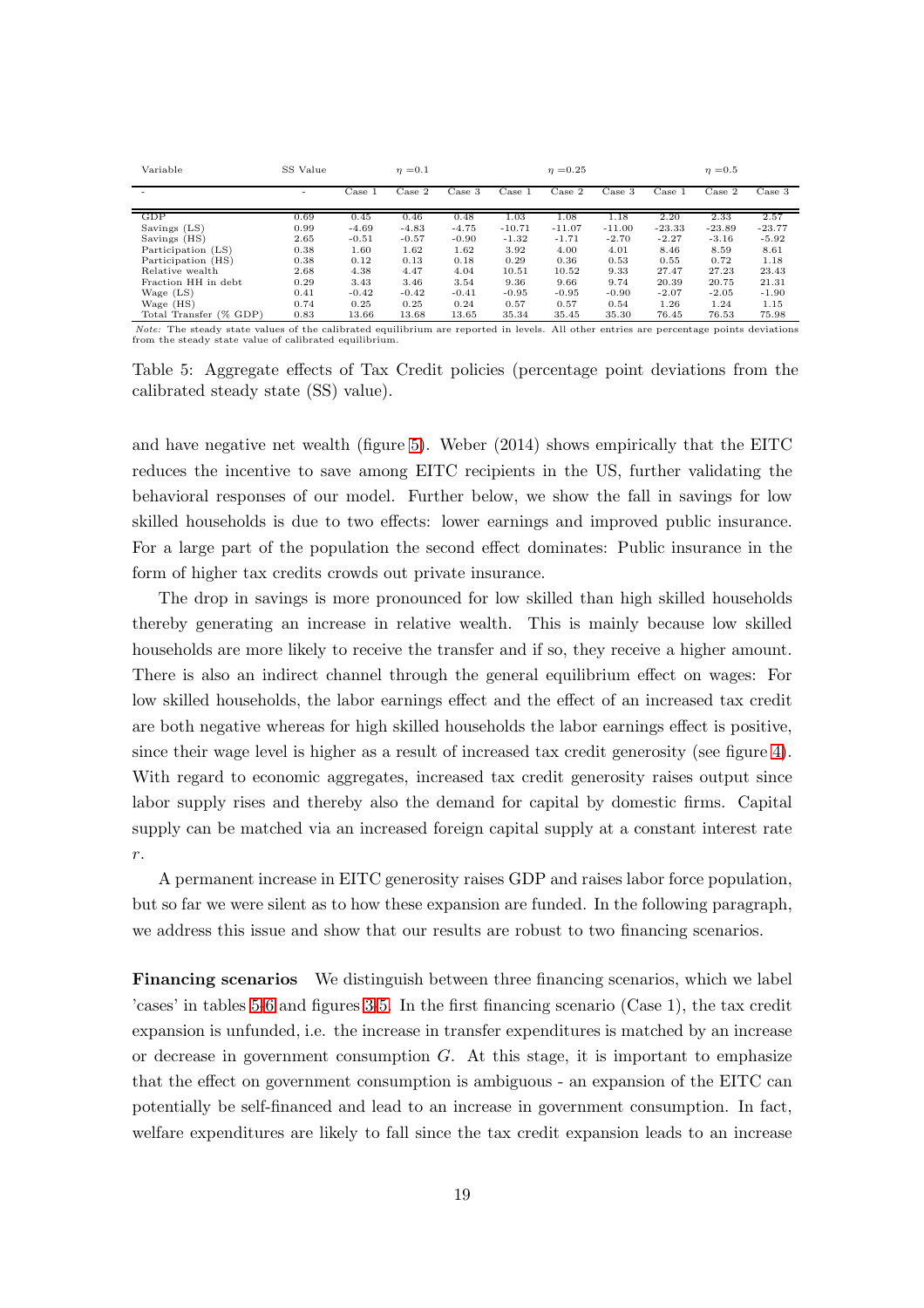<span id="page-20-0"></span>

| Variable                   | SS Value |        | $\eta = 0.1$ |              |        | $\eta = 0.25$ |              |               | $\eta = 0.5$ |        |
|----------------------------|----------|--------|--------------|--------------|--------|---------------|--------------|---------------|--------------|--------|
|                            |          | Case 1 | Case 2       | $\rm Case~3$ | Case 1 | Case 2        | $\rm Case~3$ | $\rm Case ~1$ | Case 2       | Case 3 |
| $EITC$ take-up $(LS)$      | 0.405    | 0.421  | 0.421        | 0.421        | 0.440  | 0.441         | 0.441        | 0.479         | 0.480        | 0.480  |
| EITC take-up (HS)          | 0.202    | 0.202  | 0.202        | 0.203        | 0.203  | 0.204         | 0.205        | 0.204         | 0.205        | 0.207  |
| Transfer to AGI Ratio (LS) | 0.031    | 0.036  | 0.036        | 0.036        | 0.045  | 0.045         | 0.045        | 0.062         | 0.062        | 0.062  |
| Transfer to AGI Ratio (HS) | 0.010    | 0.011  | 0.011        | 0.011        | 0.012  | 0.012         | 0.012        | 0.014         | 0.014        | 0.014  |
| Gini Wealth                | 0.756    | 0.766  | 0.766        | 0.766        | 0.778  | 0.779         | 0.779        | 0.802         | 0.804        | 0.805  |
| Gini Earnings              | 0.408    | 0.407  | 0.407        | 0.407        | 0.405  | 0.405         | 0.405        | 0.402         | 0.401        | 0.400  |
| Gini Earnings Post         | 0.372    | 0.369  | 0.369        | 0.369        | 0.365  | 0.365         | 0.364        | 0.357         | 0.356        | 0.354  |

Note: The steady state values of the calibrated equilibrium are reported in levels. All other entries are percentage points deviations from the steady state value of calibrated equilibrium.

Table 6: Distributive effects of Tax Credit policies (% deviations from the calibrated steady state (SS) value).

in labor force participation and the *nominal* value of welfare payments  $\omega$  is kept constant across experiments.<sup>18</sup> Tax revenues may fall or rise, depending on how the distribution of households responds to changes in tax credit generosity.

In the benchmark equilibrium, G as a fraction of output is  $5.4\%$ .<sup>19</sup> Without adjustment in tax rates, G drops by 0.3 p.p for  $\eta = 0.1$  and by up to 2.05 p.p for  $\eta = 0.5$ . Because output increases, the fall in the ratio of G to output is magnified:  $\frac{G}{Y}$  drops to 5.17% when  $\eta = 0.5$ . However, the fall in government spending is less than the increase in transfer spending (by about 1% of GDP or a 13.6% increase from the benchmark EITC budget when  $\eta = 0.1$ ), hence the tax credit expansion is partly self financed. Welfare receipts fall by more than any other spending category due to higher labor force participation (0.8% of GDP or 2.8% from their previous level), while tax revenues fall by a moderate amount (by 0.05%). This reduction in receipts is entirely due to the crowding out effect on savings, as households do not choose hours worked, only participation, and average income actually increases.

In the second financing scenario ('Case 2'), the tax credit expansion is financed by an overall increase in the average tax rate for the entire population which increases equally the marginal tax rate for all households.<sup>20</sup> In 'Case 3' the expansion is financed by a targeted increase in the tax rate: in this scenario the average and marginal tax rates is adjusted only for households with an adjusted gross income above the mean  $(AGI > AGI)$ . In this scenario, increased tax progressivity at the bottom of the earnings distribution is financed by increased progressivity at the top. Figure [3](#page-21-0) shows how the average tax schedule changes in both financing scenarios using a 50% increase in tax credit generosity ( $\eta = 0.5$ ) as an example.

We contrast the effects of increased generosity across financing scenarios ('cases') in the respective columns of table [5.](#page-19-0) Overall, the effects prevail independently of whether

<sup>&</sup>lt;sup>18</sup>The nominal anchor of the tax function, i.e. average income, is kept constant across experiments as we want people with the same nominal income across economies to pay the same nominal amount of taxes.  $19$ As discussed in section [2,](#page-5-0) G is a residual and we abstract from government debt, contributions other

than income taxes, and government investment.

<sup>&</sup>lt;sup>20</sup>This scenario corresponds to an increase in the value of parameter b in equation [11](#page-13-0)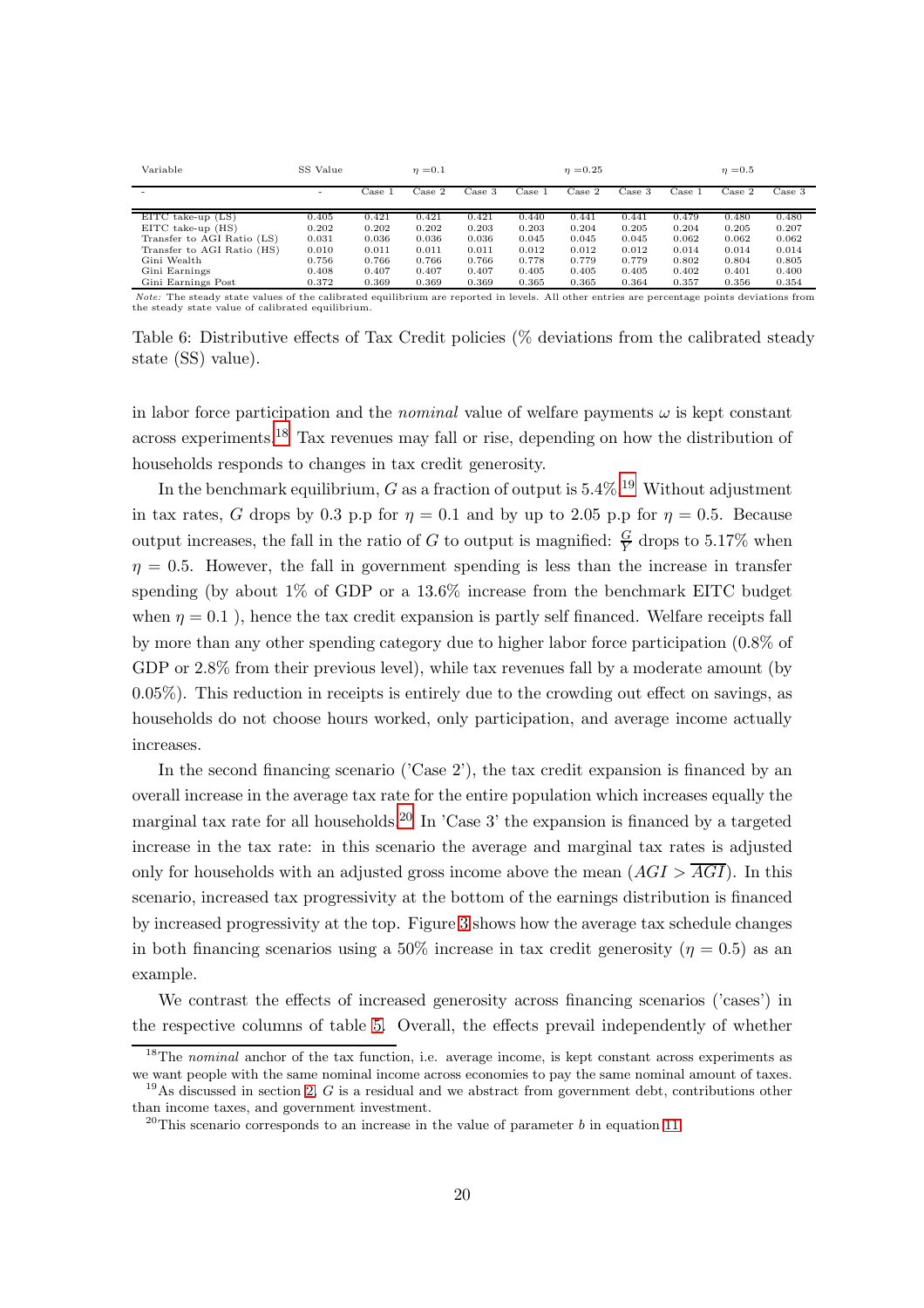<span id="page-21-0"></span>

Figure 3: Change in average tax schedule  $\tau(AGI)$  to finance transfer expansion

the tax generosity increase is financed or not, and of how it is financed. The magnitude of the effects changes slightly. The labor supply responses are systematically larger for both skill groups when the tax credit expansion is financed by an increase in level of the overall tax schedule (Case 2) or by an increase in progressivity (Case 3). However, the savings response is lower for low skilled and higher for high skilled household when the financing is done through increased progressivity (Case 3) compared to Case 2. Since adjusted gross income (i.e. labor and capital income) is taxed, the necessary increase in the tax schedule to finance the tax credit reform crowds out savings. When progressivity is increased (Case 3), high skilled households systematically reduce their saving more than in the case of a shift in tax schedule (Case 2). Also the low skilled households savings response is lower when progressivity is increased compared to when progressivity is kept constant. Overall, the crowding out effect on savings is magnified by the tax schedule response to finance the tax credit expansion.

Effect of transfer generosity on saving and work incentives A key property of the EITC is its effect on labor force participation. However it is unclear whether increased labor market participation results from the higher incentives to work or from the reduced incentive to save caused by increased tax credit generosity. We decompose the change in participation before and after the extension noted  $\Delta H^{1,0}$  as follows:

<span id="page-21-1"></span>
$$
\Delta H^{1,0} = \int_X \mathbf{1}^1(i, a, \epsilon) d\lambda^1(i, a, \epsilon) - \int_X \mathbf{1}^0(i, a, \epsilon) d\lambda^0(i, a, \epsilon)
$$
  
= 
$$
\underbrace{\int_X \Delta \mathbf{1}(i, a, \epsilon) d\lambda^0(i, a, \epsilon)}_{\equiv \lambda^0 \Delta \mathbf{1}} + \underbrace{\int_X \mathbf{1}^1(i, a, \epsilon) \Delta \lambda(i, a, \epsilon) dX}_{\equiv \mathbf{1}^1 \Delta \lambda}.
$$
 (13)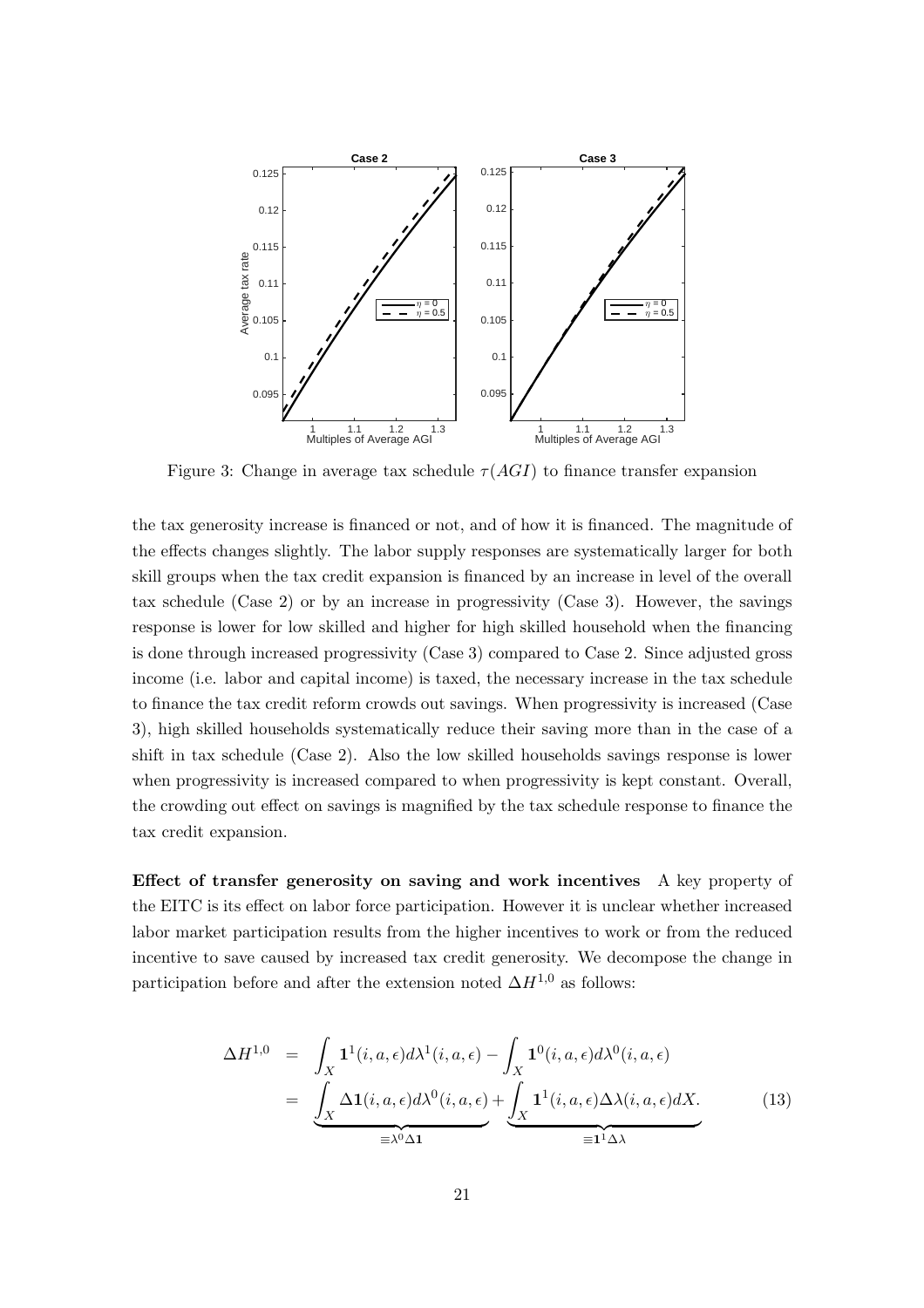where  $\lambda^0 \Delta \mathbf{1}$  is the increase in participation due to higher work incentives holding the distribution constant and  $1^1\Delta\lambda$  is the increase in participation solely due to a change in the savings behavior, holding households' participation decision constant. The resulting figures for selected productivity realizations are documented in table [7.](#page-22-0) For low income households in both skill groups, the work incentive effect is important and for low skilled households it dominates the insurance effect. This group responds positively to lower average and marginal tax rates, and in the case of low skilled households they use part of the additional income to reduce debt or increase savings (the second effect is negative, while the first is positive). However, for average productivity workers, the incentive effect is dominated, as improved public insurance lowers the marginal benefit of working for the purpose of self-insurance.

These results suggest that intertemporal effects are of second order for low income workers who receive the highest transfer payments relative to their income, but they become more important for households with income levels that are at least on the phaseout range of the EITC schedule. This is not entirely surprising as the poorest households in the distribution do not hold savings or may even be borrowing constrained. However, the individual relevance of the two margins and their interaction is an important factor in the evaluation of the program and has so far not been considered in the literature.

<span id="page-22-0"></span>

|        |                      |           | Low Skilled                                                      | High Skilled |          |          |           |          |
|--------|----------------------|-----------|------------------------------------------------------------------|--------------|----------|----------|-----------|----------|
|        | Avg Prod<br>Low Prod |           |                                                                  |              | Low Prod | Avg Prod |           |          |
| $\eta$ |                      |           |                                                                  |              |          |          |           |          |
| 0.1    | 0.0000               |           | $0.0000$ $-0.5427$ $0.8041$ $0.0029$ $0.0037$ $-0.0074$ $0.0240$ |              |          |          |           |          |
| 0.25   | 0.4102               | $-0.1299$ | -1.2042 1.7672                                                   |              | 0.0069   | 0.0085   | $-0.0229$ | - 0.0678 |
| 0.5    | 0.4363               |           | $0.0778$ $-2.6128$ $3.9023$ $0.0117$                             |              |          | 0.0159   | -0.0529   | 0.1402   |

Table 7: Decomposition of the increase in participation for high and low skilled households. Units are in percentage points. Effect due to 1: Higher incentives to work. 2: Lower incentives to save - cf. equation [\(13\)](#page-21-1).

Wage versus transfer effect What drives households' responses to increased tax credit generosity? To answer this question, we decompose the effect from increased tax credit generosity into a wage and a transfer effect (figure [4\)](#page-23-0). We isolate the wage effect by solving the model holding the nominal tax credit payment constant and imposing the wage and tax payment that prevails in the post-reform stationary equilibrium. To isolate the transfer effect, we solve the model holding the wage constant at the value of the benchmark equilibrium and we feed the model the tax schedule of the post-reform stationary equilibrium.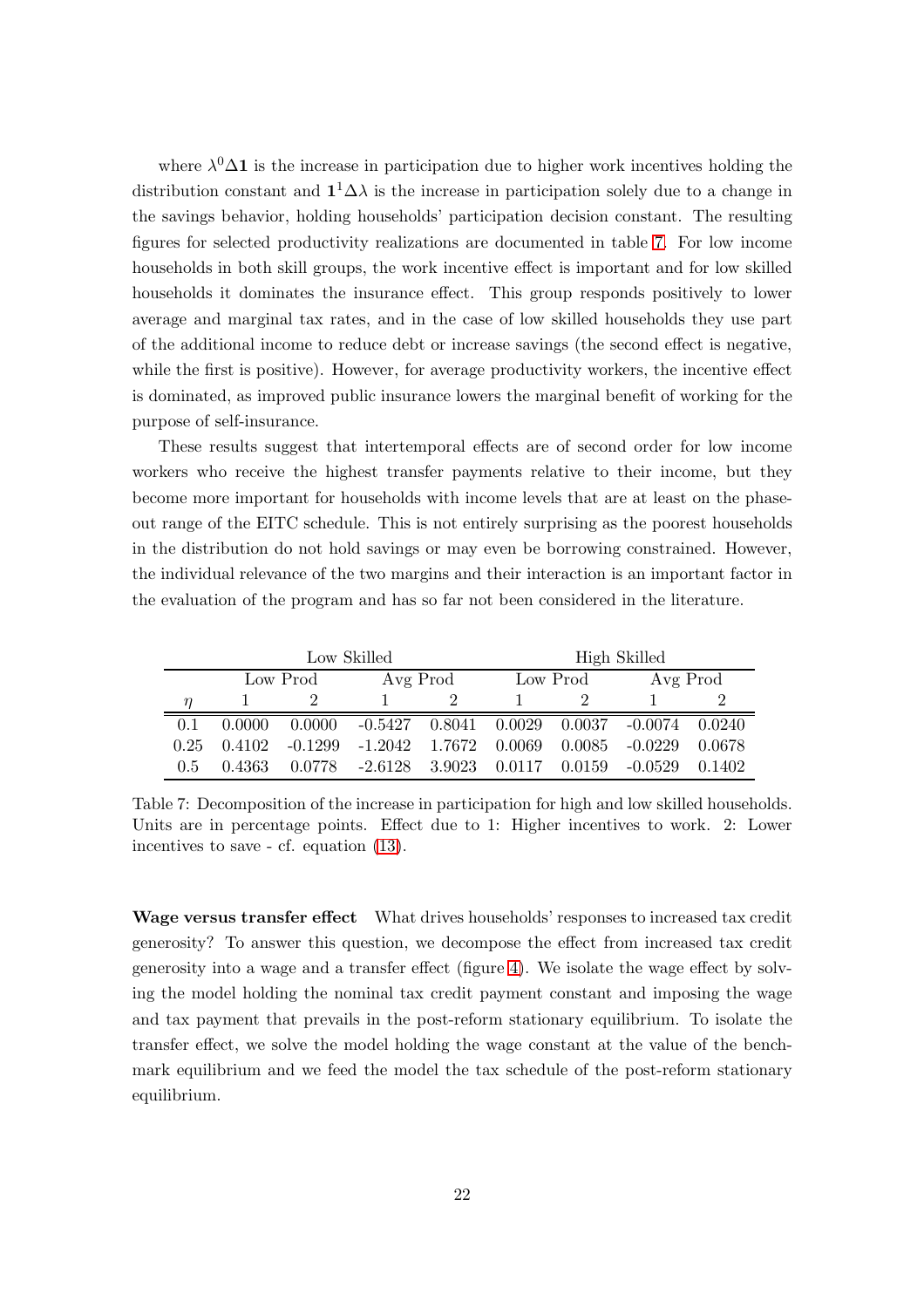<span id="page-23-0"></span>

Figure 4: Partial effects of increased tax credit generosity on aggregates by group type.

Our decomposition shows that households' labor supply response to increased tax credit generosity works mostly via the transfer effect, suggesting that tax credit is an effective policy instrument to raise labor force participation. As the two lower panels of figure [4](#page-23-0) show, the reduction in private insurance is also driven by the transfer effect. Yet, as highlighted above, the wage effect mitigates the crowding out of savings for the high skilled population, but enhances it for the low skilled population. In this sense, tax credit is an effective policy instrument to raise labor force participation, but it crowds out private savings substantially, in particular for the low skilled population. An important caveat is that the dominance of the transfer effect is to some extent also an endogenous result due to the relative magnitude of changes in wages and tax credits: the change in the wage is smaller than the increase in transfers. Our results confirm the concern on adverse wage responses due to tax credit policies (Meyer 2010), but highlight that the direct effect dominates on average for the poor low skilled population. However, it is important to distinguish between the targeted population and the non-targeted population, as will become clear in our welfare analysis (section [4.2\)](#page-25-0).

Figures [5](#page-24-1) and [6](#page-24-0) shed light on the crowding out effect on private insurance. Figure [5](#page-24-1) shows that the fraction of indebted households increases for both skill groups. Aggregating over skill types, it increases from 29% to 34.9% when EITC generosity increased by 50%  $(\eta = 0.5)$ . The composition of households in debt changes as well: whilst in the benchmark economy, 60.76 % households of the indebted are low skilled, they constitute 64.9% of the population of borrowers for  $\eta = 0.5$ . Figure [6](#page-24-0) shows also that while the effect on high skilled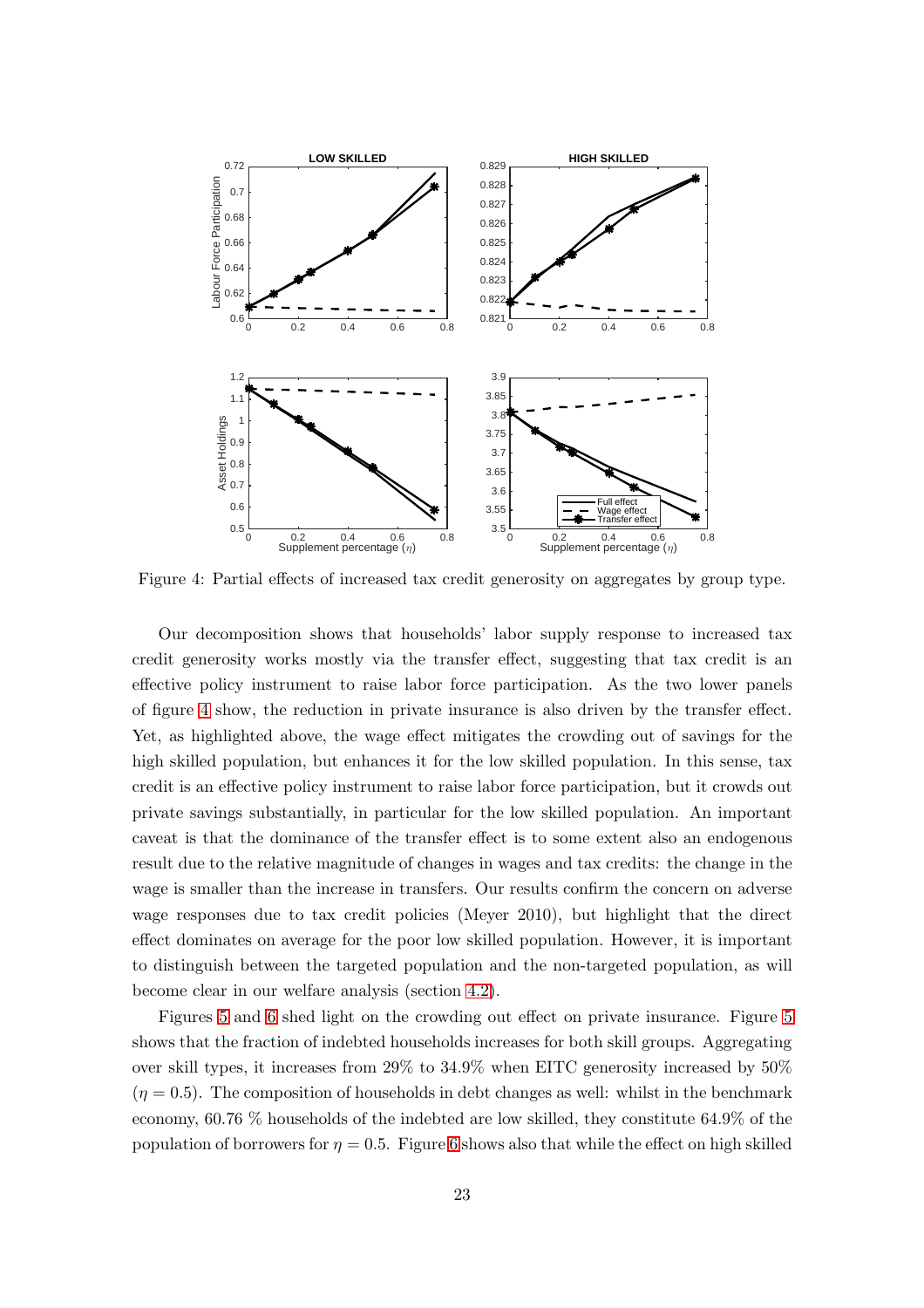<span id="page-24-1"></span>

Figure 5: Fraction of indebted households in %, within group figures.

<span id="page-24-0"></span>

Figure 6: Asset holdings across quintiles for selected expansions in generosity, by skill type, in levels. Left: Low skilled. Right: High skilled.

households is non-zero, it is negligible for the wealthier (who do not work), it strongly affects wealth holdings of low skilled households throughout the wealth distribution, which contributes to between group wealth inequality and leads to almost 50% of low skilled households being indebted.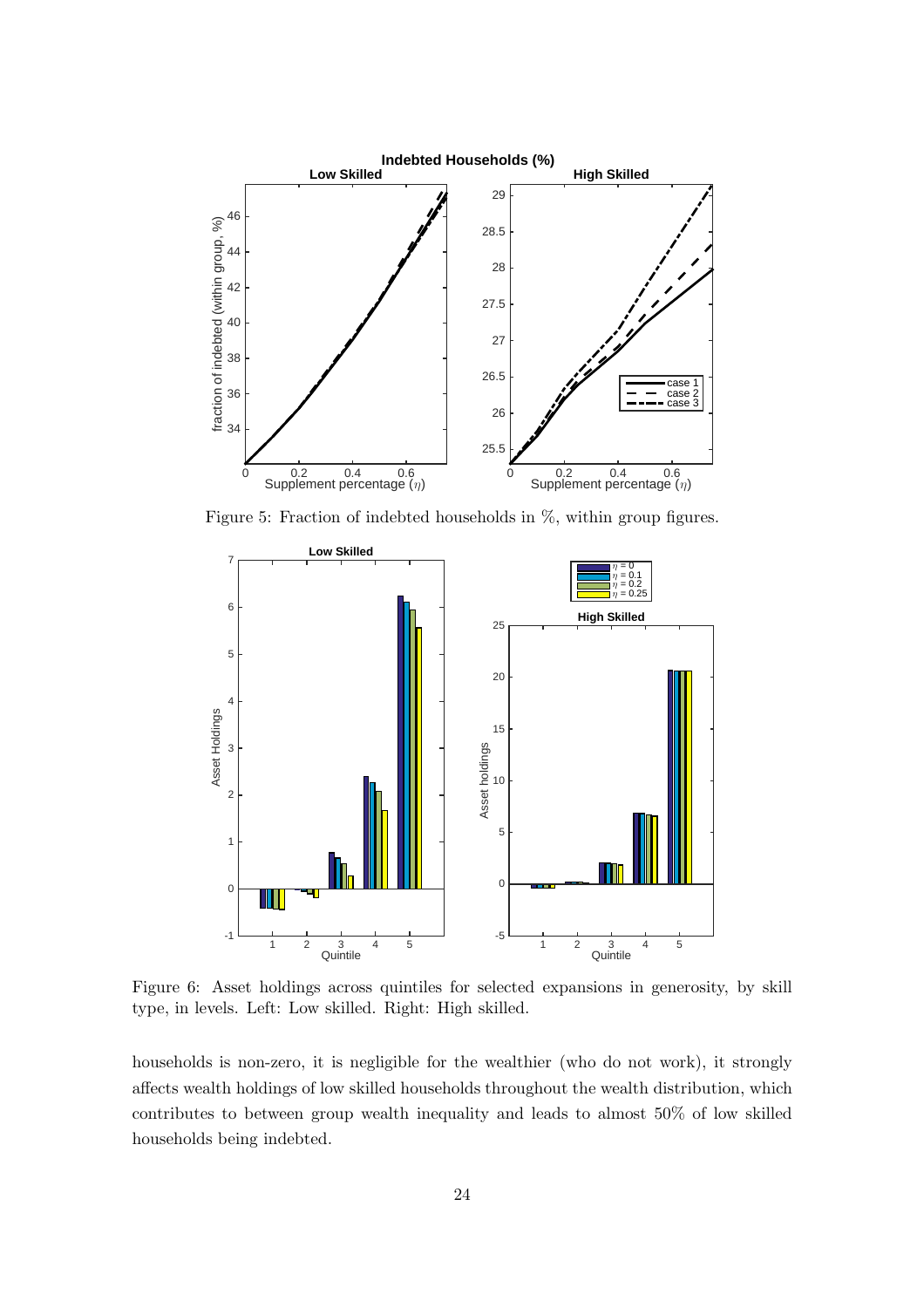<span id="page-25-2"></span>

Figure 7: Transition path of the economy after an unanticipated permanent tax credit reform  $(\eta = 0.1)$ .

#### <span id="page-25-1"></span>4.1.2 Transition

To complete our analysis of tax credit policies on economic aggregates, we solve the transition path of the economy after the implementation of an increase in tax credit generosity by 10%  $(\eta = 0.1)$ . The transition path of the main economic aggregates is reported in figure [7.](#page-25-2) In the first period after the reform, labor force participation adjusts downwards sharply. Based on the post reform level of tax credit generosity, households hold more assets than is optimal. As a consequence households reduce their labor supply initially, and dis-save until the economy reaches its new steady state. Such labor supply responses following a wealth effect have been documented in the context of inheritances by Holtz-Eakin, Joulfaian and Rosen (1993). Conversely, as private assets are decumulated, labor supply rises over the transition path to reach the level of labor force participation that is higher than the pre-reform level.

#### <span id="page-25-0"></span>4.2 Welfare Effects

This subsection analyzes the welfare implications of the tax credit reform. We offer several measures of individual and aggregate changes to contrast welfare measures across stationary equilibria and along the transition path. For all computations, we employ utilitarian welfare weights. It will become apparent that our results are robust to more general social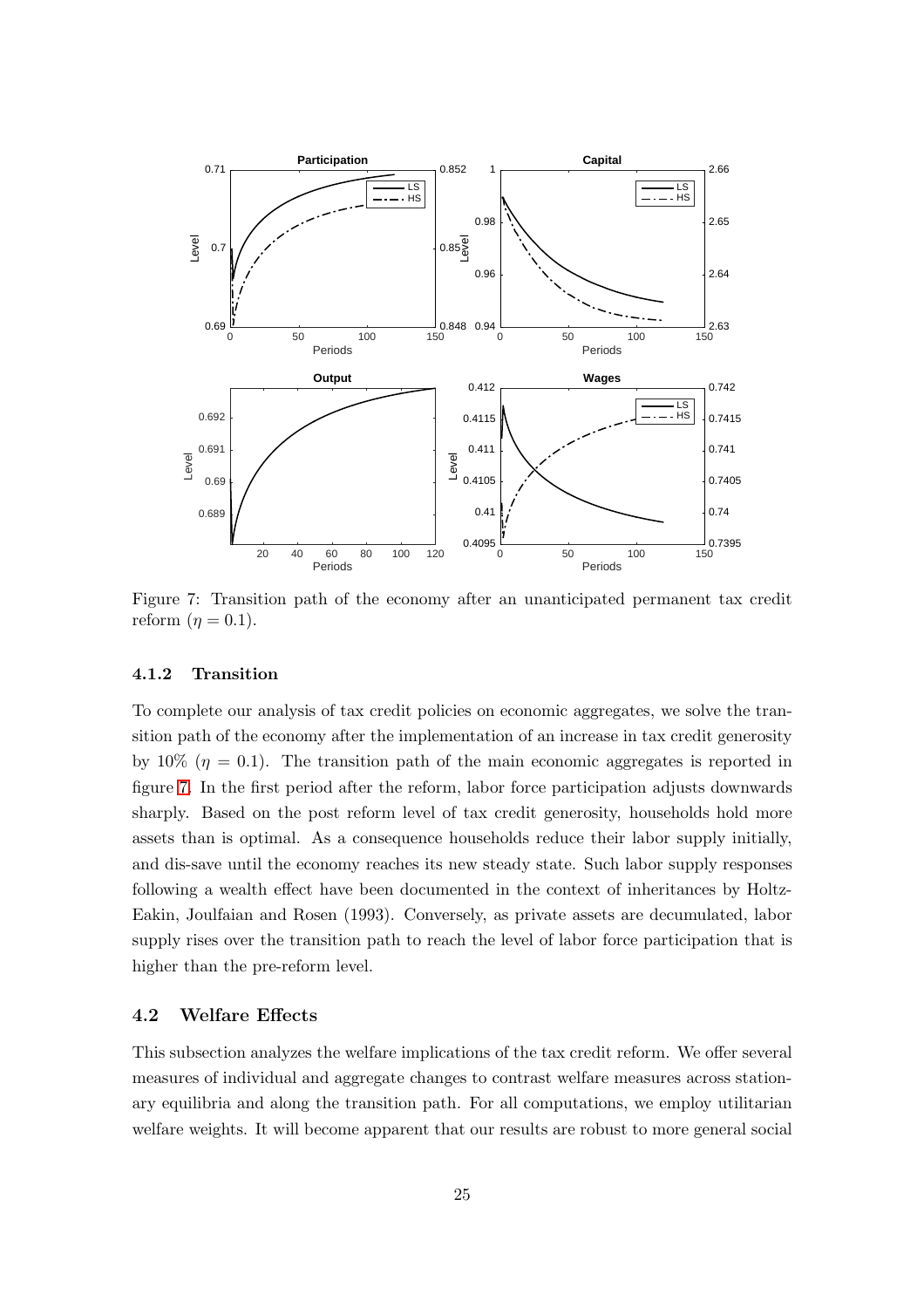welfare functions.

The ex post perspective The ex post perspective on aggregate welfare consists in comparing aggregate welfare across steady states. Denote the difference in aggregate welfare by  $\Delta W^{SS}_i$ , where

$$
W_i^{SS} = \int_{AxExS} V(i, a, \epsilon) d\lambda^{SS}(i, a, \epsilon).
$$
 (14)

The aggregation uses the distribution of households in the two stationary equilibria. Table [8](#page-28-0) reports percentage changes in ex post welfare by skill groups and in the aggregate. As the tax credit system is expanded, aggregate welfare falls. This result is driven by low skilled households' welfare, since average welfare for high skilled households increases. Despite an overall fall in wealth levels, welfare in this skill group increases due to two factors: first, as documented in the partial equilibrium section, high skilled households receive a higher wage and are thus able to increase consumption. Second, poorer high skilled households receive higher transfers which improves their insurance against labor productivity shocks, thereby increasing their expected life time utility. The insurance effect is also documented in figure [6](#page-24-0) and higher welfare is immediate at least for Case 1 by revealed preferences: As wages and tax credits increase, if households decide to change their asset holdings, they must be better off, since their pre-reform consumption-savings bundle is still in their budget set. Since the probability of becoming eligible for transfers falls with wealth, the wealthier (non-worker) households are largely unaffected by the reform and their expected welfare differences approach zero.

For low skilled household the situation is less clear cut. Ex ante, welfare gains depends on their labour productivity and gross income (AGI) when working. In fact while low productivity households receive relatively more transfers that can offset the negative income effect due to lower low skilled wage, this is not necessarily the case for higher productivity low skilled households, as figure [8](#page-27-0) shows.

This negative effect on ex post aggregate welfare is due to a change in the distribution of households, as we showed in figures [5](#page-24-1) and [6.](#page-24-0) Most households actually gain from the extension, except for the higher productivity low skilled households who receive a lower wage and do not benefit much from higher transfers. These welfare losses do not drive the overall fall in welfare: they are dominated by welfare gains for the majority of the population. Total welfare falls because the fraction of borrowing constrained households increases by 2.5 p.p. when  $\eta = 0.5$ ; their lifetime utility is low enough compared to unconstrained households to outweigh individual welfare gains.

The ex-ante perspective We now turn to the discussion of ex ante welfare and results that take into account the transition to the new stationary equilibrium. Equations [\(15\)](#page-27-1) defines these measures.  $\omega_{transition}$  is an aggregate of discounted expected lifetime utility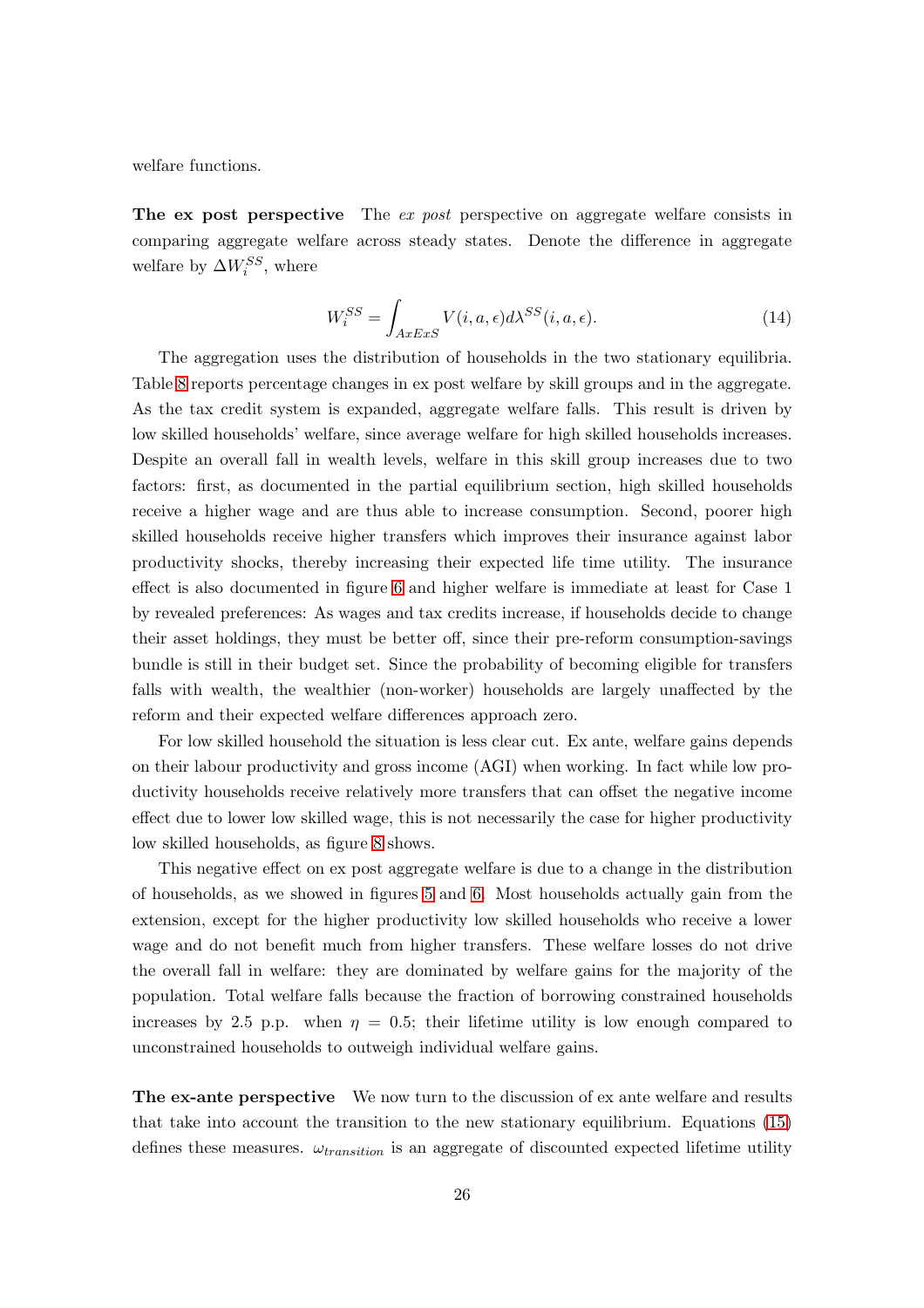after an unexpected increase in EITC generosity, while  $\omega_{ex-ante}$  aggregates discounted expected lifetime utility before the reform takes place. $^{21}$ 

<span id="page-27-1"></span>
$$
\omega_{transition} = \int_{IxAxE} \left( \frac{V_{\eta}^{t=1}(i, a, \epsilon)}{V_{\eta=0}^{SS}(a, \epsilon, s)} - 1 \right) d\lambda_{\eta=0}^{SS}(i, a, \epsilon)
$$

$$
\omega_{ex-ante} = \int_{IxAxE} \left( \frac{V_{\eta}^{SS}(i, a, \epsilon)}{V_{\eta=0}^{SS}(i, a, \epsilon)} - 1 \right) d\lambda_{\eta=0}^{SS}(i, a, \epsilon)
$$
(15)

We report the welfare results in table [9.](#page-29-0) The first welfare metric (see 'Transition' header) contrasts the indirect utility in the initial steady state with the indirect utility in the period after the reform that takes into account the transition - this measure is conditional on the state of the household when the reform is implemented. In figure [8](#page-27-0) and table [8](#page-28-0) we provide more disaggregated information and document percentage changes in welfare by productivity, skill types and across quintiles of the income distribution.<sup>22</sup>

<span id="page-27-0"></span>

Figure 8: Welfare Gains by Productivity type for  $\eta = 0.1$ 

 $21$ Notice that since the wealth distribution is fixed at the time of the reform, both measures use the same probability density functions.

 $^{22}$ These results are for the unfunded expansion scenario. While results do not change qualitatively irrespective of the financing choice for the range of credit expansions considered in the paper for ex ante welfare, we are not providing results for the transition with funded expenditure here.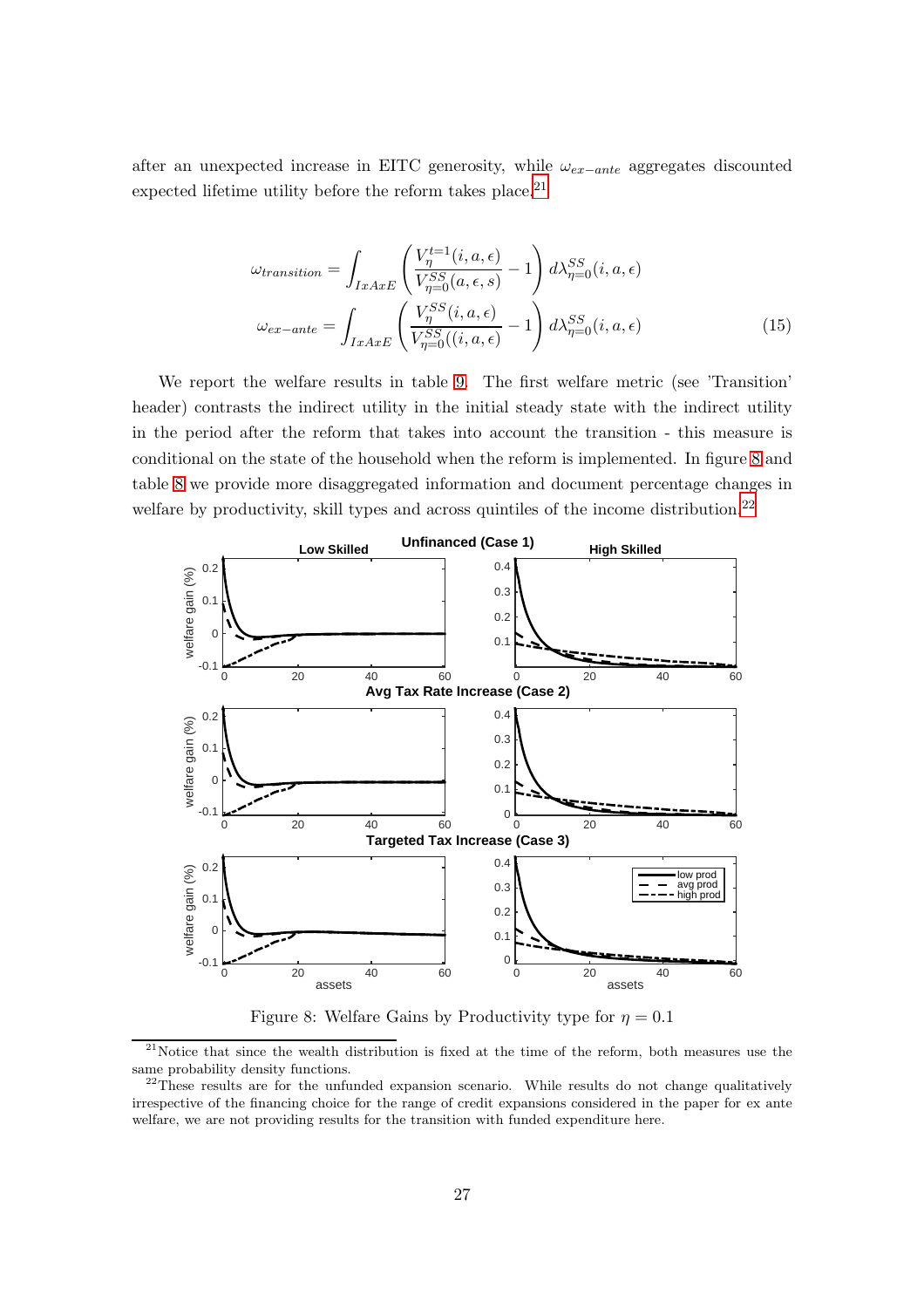From an ex-post perspective, all high skilled households gain from the reform: if they work they either receive a transfer or earn a higher wage and if they do not work, they barely reduce assets (see figure [6\)](#page-24-0) since they are too wealthy to qualify for tax credits. Low skilled households gain if they are in the lower part of the income distribution; otherwise, the transfer income does not offset their lower wage income due to the fall in the wage rate. In fact, table [8](#page-28-0) shows that welfare gains are highest for very poor and households in the second quintile. While the former are often borrowing constrained and the transfer effectively relaxes their borrowing constraint, the latter receive the most effective boost in public insurance.

<span id="page-28-0"></span>

|        |         | Low Skilled     |         |                 | High Skilled    |        | Aggregate       |         |         |
|--------|---------|-----------------|---------|-----------------|-----------------|--------|-----------------|---------|---------|
| $\eta$ | Case 1  | $\text{Case} 2$ | Case 3  | $\text{Case} 1$ | $\text{Case} 2$ | Case 3 | $\text{Case} 1$ | Case 2  | Case 3  |
|        |         |                 |         |                 | Ex Post Welfare |        |                 |         |         |
| 0.1    | $-0.26$ | $-0.27$         | $-0.26$ | 0.07            | 0.06            | 0.04   | $-0.12$         | $-0.13$ | $-0.14$ |
| 0.25   | $-0.54$ | $-0.59$         | $-0.55$ | 0.16            | 0.11            | 0.03   | $-0.25$         | $-0.30$ | $-0.31$ |
| 0.5    | $-1.20$ | $-1.28$         | $-1.20$ | 0.38            | 0.26            | 0.03   | $-0.55$         | $-0.64$ | $-0.69$ |
|        |         |                 |         |                 | Ex Ante Welfare |        |                 |         |         |
| 0.1    | 0.03    | 0.03            | 0.03    | 0.13            | 0.13            | 0.12   | 0.08            | 0.07    | 0.07    |
| 0.25   | 0.11    | 0.09            | 0.12    | 0.31            | 0.28            | 0.28   | 0.20            | 0.18    | 0.19    |
| 0.5    | 0.21    | 0.17            | 0.24    | 0.64            | 0.58            | 0.56   | 0.40            | 0.36    | 0.38    |

Table 8: Welfare Gains (%) for selected generosity expansions. Ex post differences in upper part, ex ante in lower. See text for definitions.

The results conditional on the reform being implemented provide some interesting qualitative and quantitative differences with respect to the ex ante results. Overall, the result for welfare remains unchanged (see table [9\)](#page-29-0), however, welfare gains are from this perspective more widespread in the population.

All high skilled households gain, irrespective of their probability of receiving the transfer. If they receive the transfer, they gain because they receive additional funds. If they do not because they fail the asset test but are working, they still gain because their wage increases over the medium term. In the short run, the wage falls as explained in the previous section. This is why (a) the increase in V is *higher* across stationary equilibria, and (b) it affects a much larger fraction of households. Since high skilled households experience a negative income effect initially when the reform is implemented, a significant proportion of their long term welfare gains is washed out, in particular for those who will most likely never benefit from the reform.

Low skilled households also gain from higher tax credit generosity because (a) their consumption profile becomes smoother due to increased transfer payments, and (b) as a related effect, their precautionary demand for assets falls and overall consumption increases. Contrary to high skilled wages, low skilled wages fall in the medium to long term.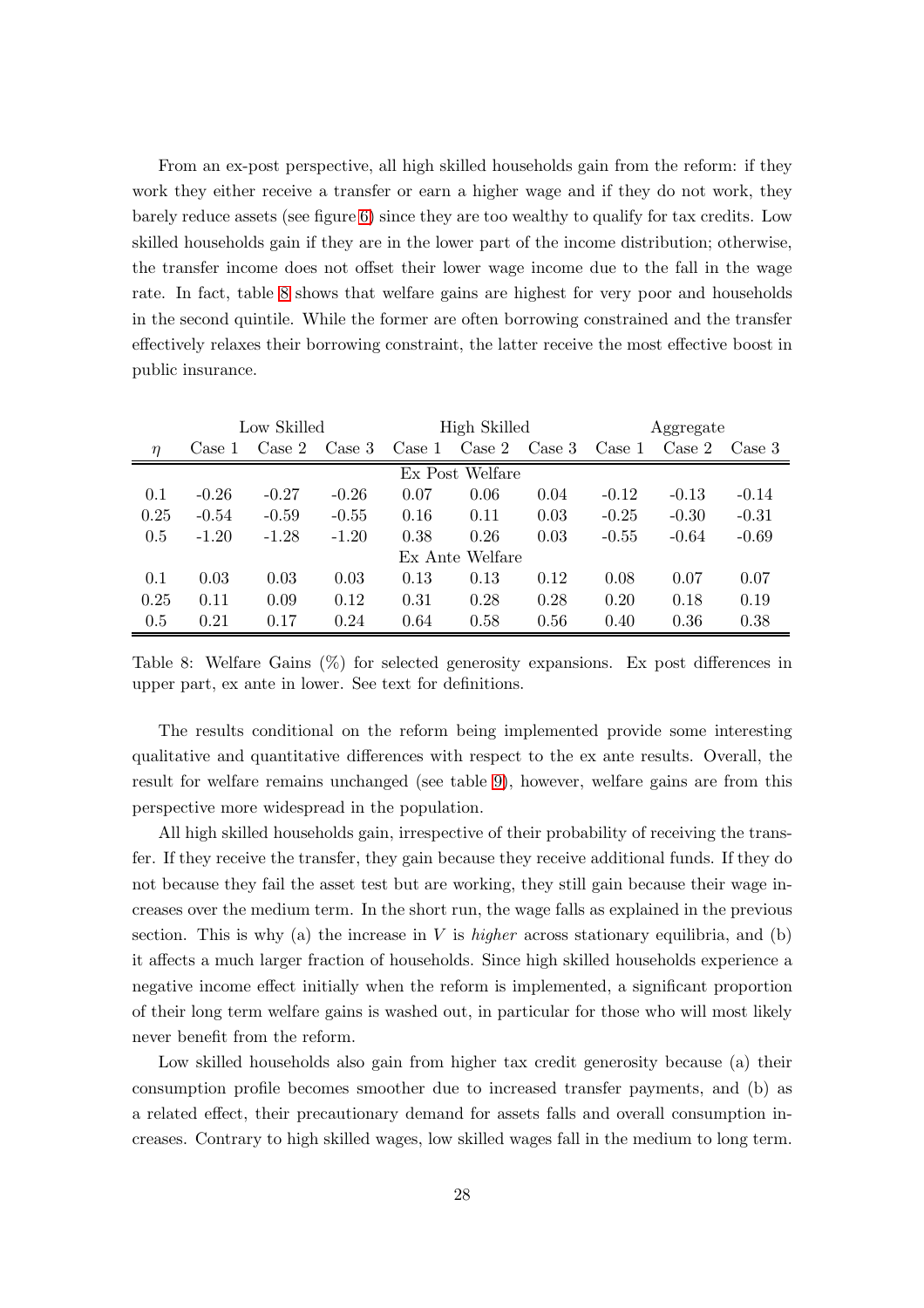This is why also wealthier households now gain from the reform: short term boosts to earned income and thus consumption (as assets are depleted) offset the long term fall in wages, which is relatively less pronounced.



<span id="page-29-0"></span>Figure 9: Difference in expected lifetime utility. Up: After implementation of reform. Down: Across stationary equilibria.

|                   | Change in Welfare $(\%)$ |            |      |            |             |      |  |  |  |  |
|-------------------|--------------------------|------------|------|------------|-------------|------|--|--|--|--|
|                   |                          | Transition |      | Ex Ante SS |             |      |  |  |  |  |
| Quantile          | Agg                      | LS         | HS   | Agg        | $_{\rm LS}$ | ΗS   |  |  |  |  |
| $\overline{10}$ % | 0.13                     | 0.18       | 0.17 | 0.18       | 0.28        | 0.53 |  |  |  |  |
| Quintile 1        | 0.13                     | 0.12       | 0.16 | 0.21       | 0.15        | 0.51 |  |  |  |  |
| Quintile 2        | 0.17                     | 0.18       | 0.08 | 0.33       | 0.28        | 0.34 |  |  |  |  |
| Quintile 3        | 0.08                     | 0.15       | 0.05 | 0.13       | 0.19        | 0.25 |  |  |  |  |
| Quintile 4        | 0.04                     | 0.08       | 0.04 | 0.12       | $-0.01$     | 0.21 |  |  |  |  |
| Quintile 5        | 0.02                     | 0.02       | 0.02 | 0.12       | $-0.13$     | 0.15 |  |  |  |  |
| Aggregate         | 0.09                     | 0.11       | 0.07 | 0.18       | 0.10        | 0.29 |  |  |  |  |

Table 9: Welfare Changes Aggregate and by Type across quintiles. Agg = Aggregate, LS  $=$  Low Skilled,  $HS = High$  Skilled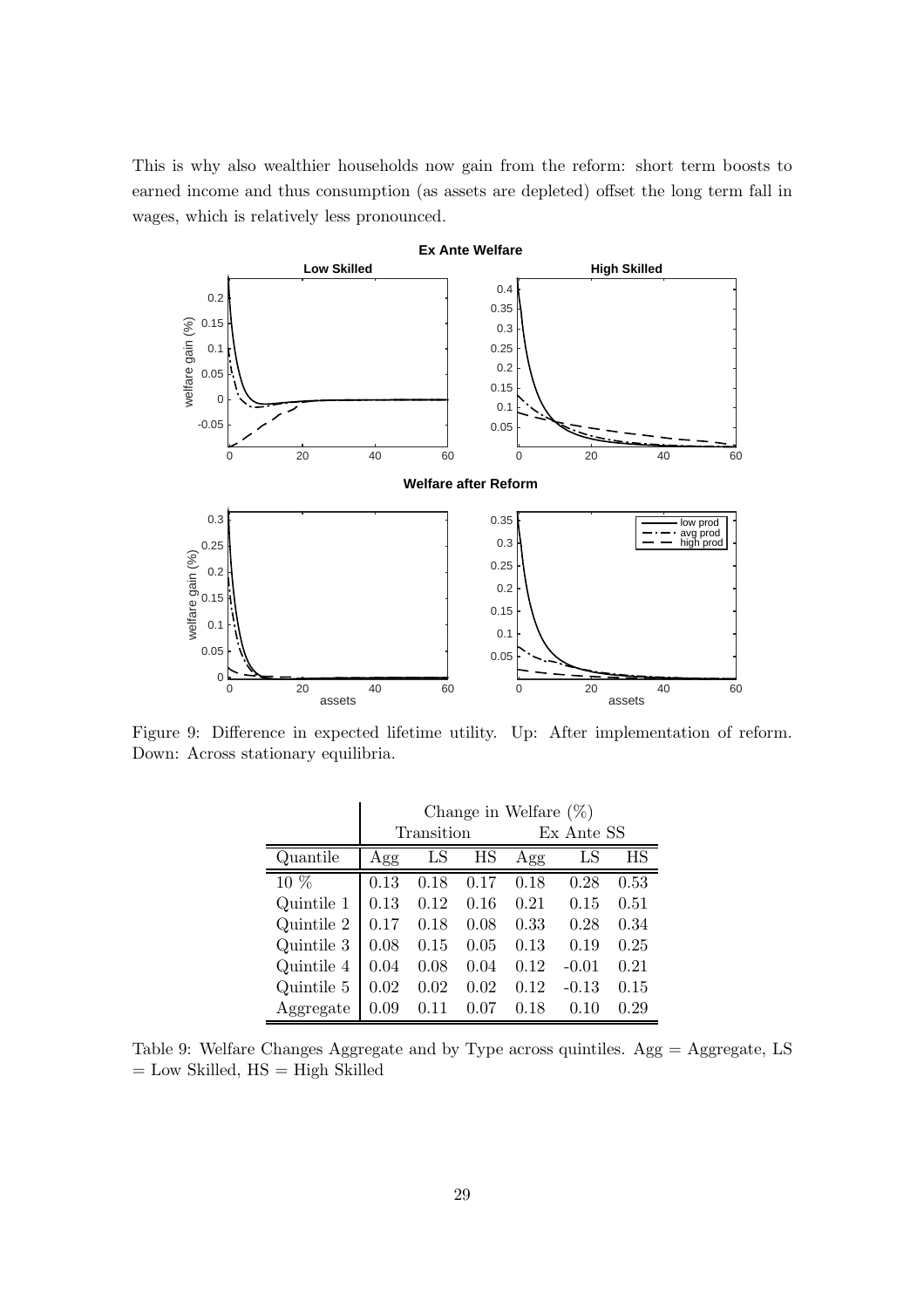## <span id="page-30-0"></span>5 Conclusion

This paper bridges the empirical literature on the EITC and the literature on taxation with household heterogeneity to conduct a positive analysis of the EITC. While the research on tax credit is dense, we know little about its effect on individuals' savings decision, and on its redistributive impact, in particular towards individuals that are not directly affected by tax credit policies. We quantify the labor supply, wage and savings responses of a once and for all EITC extension across stationary equilibria and on the transition path.

Our results show that the EITC successfully redistributes income towards the poor working population without distorting incentives to work. However, the tax credit reduces the incentive to save for a large part of the targeted population and increases the propensity of poor working households to indebt themselves. Both effects of the tax credit have non trivial distributional effects: the increase in labor supply contributes to an increase of the skill premium, and the crowding out of savings leads to an increase in wealth inequality. Our analysis is more nuanced and shows that the EITC might contribute to a widening the wage gap, but that for the eligible population, these adverse wage effects are dominated by the direct transfer effect of tax credits. As for the ineligible population that is indirectly affected by the negative wage effects, we show that when we take into account transitional dynamics, a large part of the wage drop is compensated by a short run increase in wages and higher consumption in the long term due to the depletion of savings along the transition path. Our welfare analysis shows that a majority of the population benefits from tax credit policies, except for the high income households within the low skilled population. Once we take into account transitional dynamics, a large extent of these welfare losses disappear.

Looking forward, our results motivate further empirical research into the importance of the intertemporal margin of the behavioral response to the EITC. Our analysis could be extended and generalized in several dimensions. First, by incorporating single households, further predictions could be made about the relative importance of intertemporal and labor supply effects, and their macroeconomic implications. In particular the latter has not been addressed by the studies that focus on aggregate effects. Second, allowing for more fix cost types would, on the one hand, improve the fit of the distribution of households along the EITC schedule and, on the other hand, it would produce a richer distribution of fix cost-productivity pairs among EITC recipients, as is observed in the data.

# References

a. Holter, Hans, Dirk Krueger, and Serhiy Stepanchuk, "How Does Tax Progressivity and Household Heterogeneity Affect Laffer Curves?," 2014.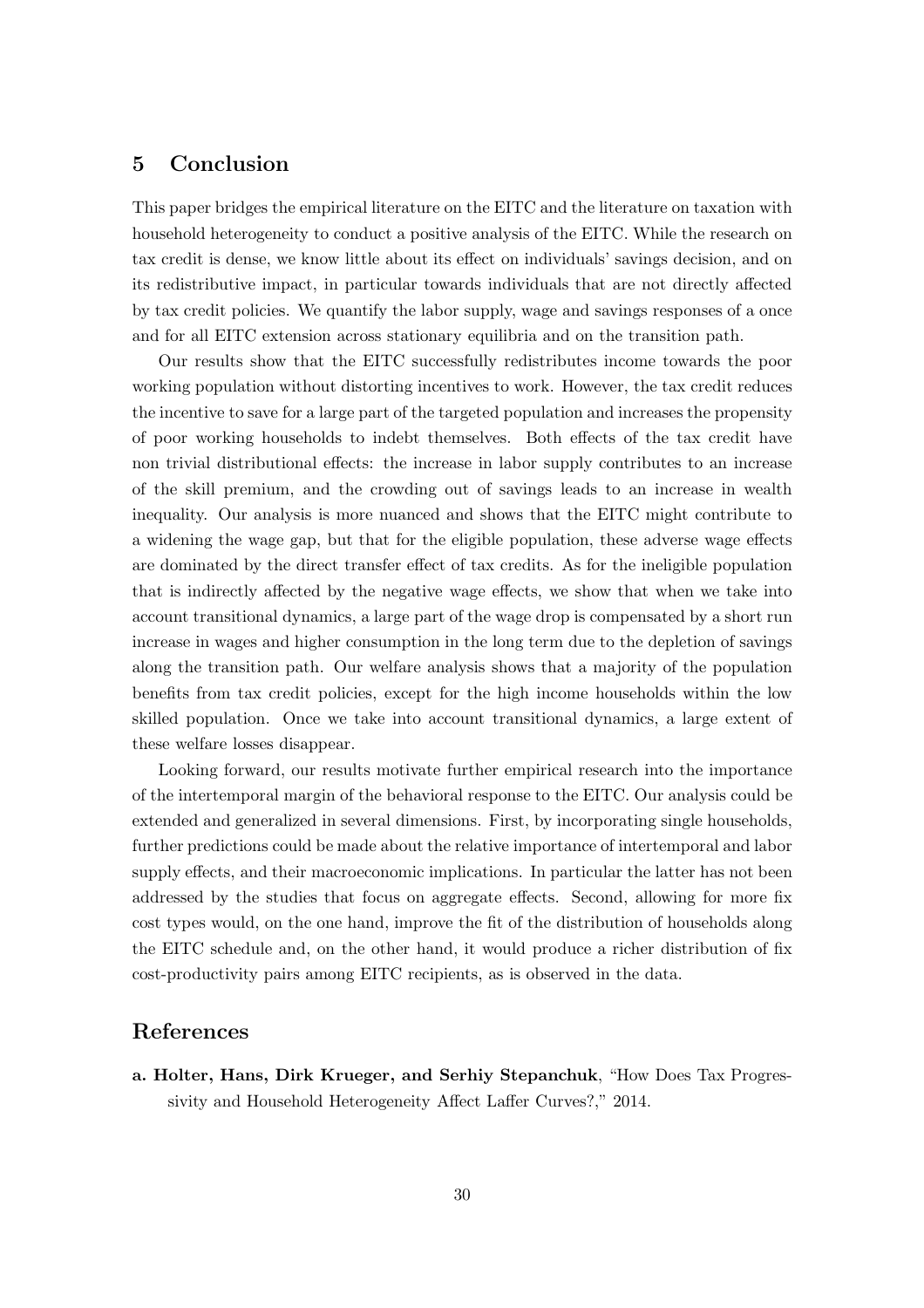- $\acute{A}$ brahám,  $\acute{A}$ rpád and Eva Cárceles-Poveda, "Endogenous trading constraints with incomplete asset markets," Journal of Economic Theory, may 2010, 145 (3), 974– 1004.
- Aiyagari, S. Rao, "Uninsured Idiosyncratic Risk and Aggregate Saving," The Quarterly Journal of Economics, aug 1994, 109 (3), 659.
- Athreya, Kartik, Devin Reilly, and Nicole Simpson, "Young Unskilled Women and the Earned Income Tax Credit : Insurance Without Disincentives ?," The Federal Reserve Bank of Richmond - Working Paper Series, 2014, WP 14-11R.
- Bhargava, Saurabh and Dayanand Manoli, "Psychological Frictions and the Incomplete Take-Up of Social Benefits: Evidence from an IRS Field Experiment," American Economic Review, 2015, 105 (11), 3489–3529.
- Blundell, R, Mc Dias, C Meghir, and J Shaw, "Female labour supply, human capital and welfare reform," NBER Working Paper No. 19007, 2015.
- Blundell, Richard, "Earned income tax credit policies: Impact and optimality," Labour Economics, 2006, 13 (4), 423–443.
- and HW Hoynes, "Has In-Work Benefit Reform Helped the Labour Market ?," in R. Blundell, D. Card, and R.B. Freeman, eds., Seeking a Premier Economy: The Economic Effects of British Economic Reforms, 1980-2000, University of Chicago Press, 2004, pp. 411–459.
- Chetty, Raj, John N. Friedman, and Emmanuel Saez, "Using differences in knowledge across neighborhoods to uncover the impacts of the EITC on earnings," American Economic Review, 2013, 103 (7), 2683–2721.
- Conesa, Juan Carlos and Dirk Krueger, "On the optimal progressivity of the income tax code," Journal of Monetary Economics, 2006, 53 (7), 1425–1450.
- , Sagiri Kitao, and Dirk Krueger, "Taxing Capital? Not a Bad Idea after All!," American Economic Review, 2009, 99 (1), 25–48.
- Crossley, Thomas F. and Hamish Low, "Borrowing constraints, the cost of precautionary saving and unemployment insurance," International Tax and Public Finance, 2011, 18 (6), 658–687.
- Domeij, David and Jonathan Heathcote, "On the distributional effects of reducing capital taxes," International Economic Review, apr 2004, 45 (2).
- Eissa, Nada and Hilary Hoynes, "Redistribution and tax expenditures: The earned income tax credit," National Tax Journal, 2011, 64 (June), 689–730.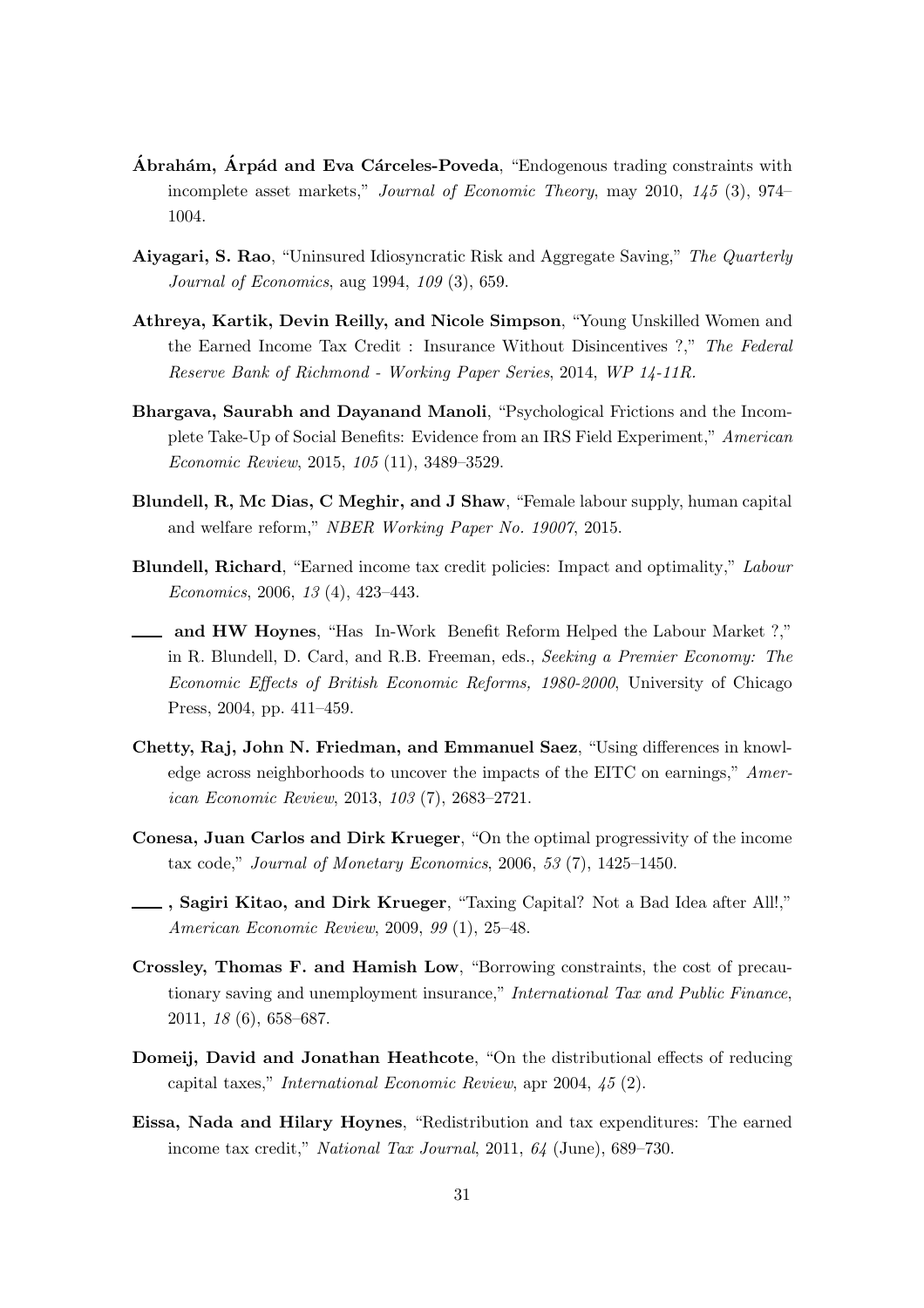- and Hilary W. Hoynes, "Behavioral Responses to Taxes : Lessons from the EITC and Labor Supply," Tax Policy and the Economy, 2006, 20, 73–110.
- and Jeffrey B. Liebman, "Labor Supply Response to the Earned Income Tax Credit," The Quarterly Journal of Economics, 1996, 111 (2), 605–637.
- , Henrik Jacobsen Kleven, and Claus Thustrup Kreiner, "Evaluation of four tax reforms in the United States: Labor supply and welfare effects for single mothers," Journal of Public Economics, apr 2008, 92 (3-4), 795–816.
- Engen, Eric M. and Jonathan Gruber, "Unemployment insurance and precautionary saving," Journal of Monetary Economics, 2001,  $47(3)$ , 545–579.
- Feldstein, Martin, "The Effect of Marginal Tax Rates on Taxable Income: A Panel Study of the1986 Tax Reform Act," Journal of Political Economy, 1995, 103 (3), 551–572.
- Gouveia, Miguel and Rovert P. Strauss, "Effective federal individual income tax functions: An exploratory empirical analysis," National Tax Journal, 1994, 47 (2), 317–339.
- Guner, N., R. Kaygusuz, and G. Ventura, "Taxation and Household Labour Supply," The Review of Economic Studies, 2012, 79 (3), 1113–1149.
- Guner, Nezih, Remzi Kaygusuz, and Gustavo Ventura, "Income Taxation of U . S . Households: Facts and Parametric Estimates," Review of Economic Dynamics, 2013, (December).
- Heathcote, Jonathan, "Fiscal Policy with Heterogeneous Agents and Incomplete Markets," Review of Economic Studies, jan 2005, 72 (1), 161–188.
- , Fabrizio Perri, and Giovanni L. Violante, "Unequal we stand: An empirical analysis of economic inequality in the United States, 19672006," Review of Economic Dynamics, jan 2010, 13 (1), 15–51.
- , Kjetil Storesletten, and Giovanni L. Violante, "Quantitative Macroeconomics with Heterogeneous Households," Annual Review of Economics, sep 2009, 1 (1), 319– 354.
- <sub>-1</sub>, <sub>1</sub>, and Giovanni L Violante, "The Macroeconomic Implications of Rising Wage Inequality in the United States," Journal of Political Economy, 2010, 118 (4), 681–722.
- , , and Giovanni L. Violante, "Optimal Tax Progressivity: An Analytical Framework," CEPR Discussion Paper, 2014, 9866.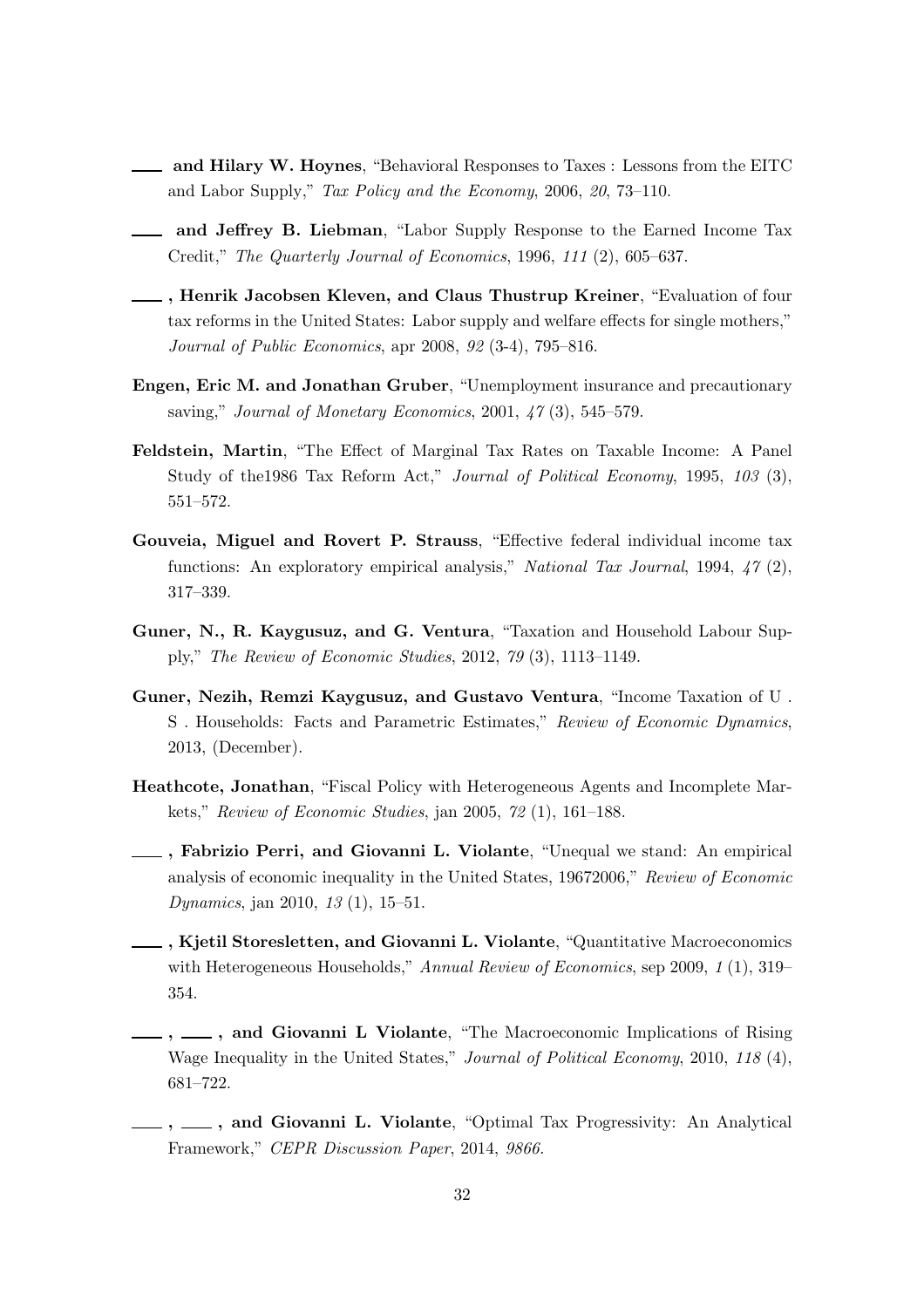- Holtz-Eakin, Douglas, David Joulfaian, and Harvey S. Rosen, "The Carnegie Conjecture: Some Empirical Evidence," Quarterly Journal of Economics, 1993, 108 (2), 413–435.
- Hotz, V Joseph and John Karl Scholz, "The Earned Income Tax Credit," in Robert A. Moffitt, ed., Means-Tested Transfer Programs in the United States, Vol. I, University of Chicago Press, 2003.
- Hubbard, R.G., J. Skinner, and S.P. Zeldes, "Precautionary Saving and Social Insurance," The Journal of Political Economy, 1995, 103 (2), 360–399.
- Huggett, Mark, "The risk-free rate in heterogeneous-agent incomplete-insurance economies," Journal of economic Dynamics and Control, 1993, 17 (5-6), 953–969.
- Krueger, Dirk and Alexander Ludwig, "On the Optimal Provision of Social Insurance," Working paper, 2015.
- Krusell, Per, Lee E. Ohanian, Jose-Victor Rios-Rull, and Giovanni L. Violante, "Capital-skill Complementarity and Inequality: A Macroeconomic Analysis," Econometrica, sep 2000, 68 (5), 1029–1053.
- Leigh, Andrew, "Who Benefits from the Earned Income Tax Credit ? Incidence among Recipients, Coworkers and Firms," The  $B$ . E. Journal of Economic Analysis  $\mathcal{B}$ Policy Advances, 2010, 10 (1).
- Meyer, BD and DT Rosenbaum, "Welfare, the earned income tax credit, and the labor supply of single mothers," The Quarterly Journal of Economics, 2001, (August), 1063–1114.
- Meyer, Bruce D., "Labor Supply at the Extensive and Intensive Margins: The EITC, Welfare, and Hours Worked," American Economic Review, 2002, 92 (2), 373–379.
- Meyer, Bruce D, "The Effects of the Earned Income Tax Credit and Recent Reforms," NBER Working Paper, 2010, 24 (August).
- Murphy, Kevin and Lawrence Katz, "Changes in Relative Wages, 1963-1987 : Supply and Demand Factors," The Quarterly Journal of Economics, 1992, 107 (1), 35–78.
- Nichols, Austin and Jesse Rothstein, "The Earned Income Tax Credit," NBER Working Paper, 2015, 21211.
- Oh, Hyunseung and Ricardo Reis, "Targeted transfers and the fiscal response to the great recession," Journal of Monetary Economics, dec 2012, 59, S50–S64.
- Plueger, Dean (Internal Revenue Service), "Earned Income Tax Credit Participation Rate for Tax Year 2005," Internal Revenue Service, 2009.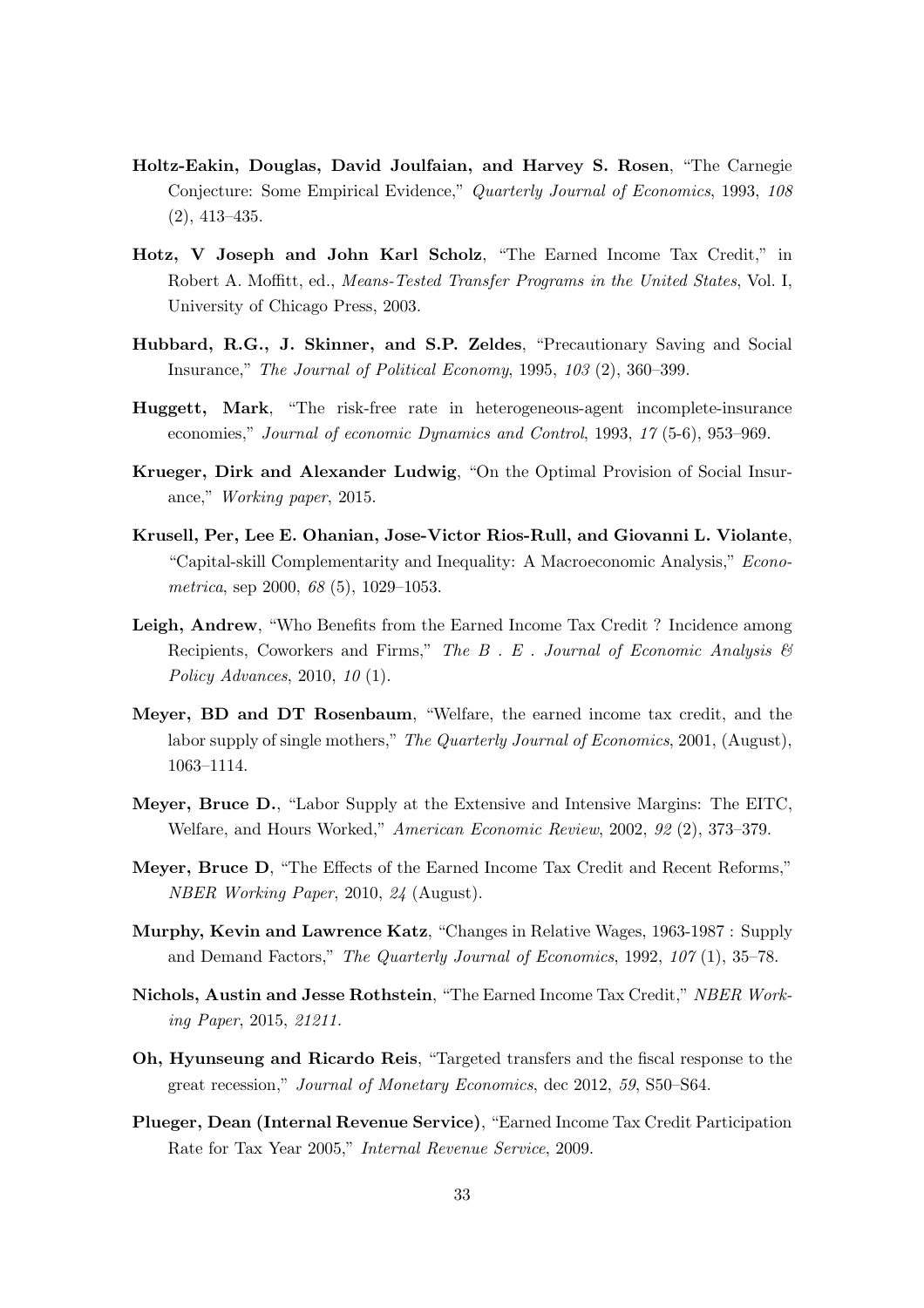- Rothstein, Jesse, "Is the EITC as Good as an NIT? Conditional Cash Transfers and Tax Incidence," American Economic Journal Economic Policy, 2010, 2 (1), 177–208.
- Saez, Emmanuel, "Optimal Income Transfer Programs: Intensive Versus Extensive Labor Supply Responses," Quarterly Journal of Economics, 2002, 117 (3), 1039–1073.
- Scholz, John Karl, "The Participation Rate of the Earned Income Tax Credit," Research on Poverty Discussion Papers, 1993, DP 928-90.
- Slavík, Ctirad and Hakki Yazici, "Machines, buildings, and optimal dynamic taxes," Journal of Monetary Economics, 2014, 66, 47–61.
- Tauchen, G, "Finite state markov-chain approximations to univariate and vector autoregressions," Economics Letters, 1986, 20 (2), 177–181.
- Weber, Caroline E, "Does the Earned Income Tax Credit Reduce Saving by Low-Income Households?," Working paper, 2014.

### A Appendix

#### A.1 A time series perspective on federal transfer programs

Over the past 20 years, within the U.S. federal budget, a compositional shift towards transfers away from investment has taken place (Oh and Reis 2012), to the point that transfer programs are the most prominent federal fiscal policy instrument in the United States. As of 2011, transfers amount to 43% of total government spending. To gauge the relative importance of transfer policies, we plot in figure [10b](#page-35-0) the fiscal policy instruments as ratios of the federal budget allocated to benefits to persons. Disaggregating the federal government expenditure in transfers (federal benefit to persons) by program highlights the emergence of refundable tax credits as the most important transfer program alongside with unemployment insurance. Since 1990 the share of budget of federal benefits allocated to refundable tax credits was multiplied by a factor of 6. The promotion of tax credit policies was motivated by the belief that tax credit is a policy instrument that can simultaneously increase labor force participation and raise real relative wages of the low skilled. As suggested by Blundell (2006) this was a key rationale behind the surge of tax credit policies.

#### A.2 The Earned Income Tax Credit (EITC)

The EITC has, along side unemployment insurance, become an essential redistribution policy in the United States. Since its introduction in 1975, it steadily expanded, and the number of eligible recipients has increased rapidly to reach in 2008, about 25 million, at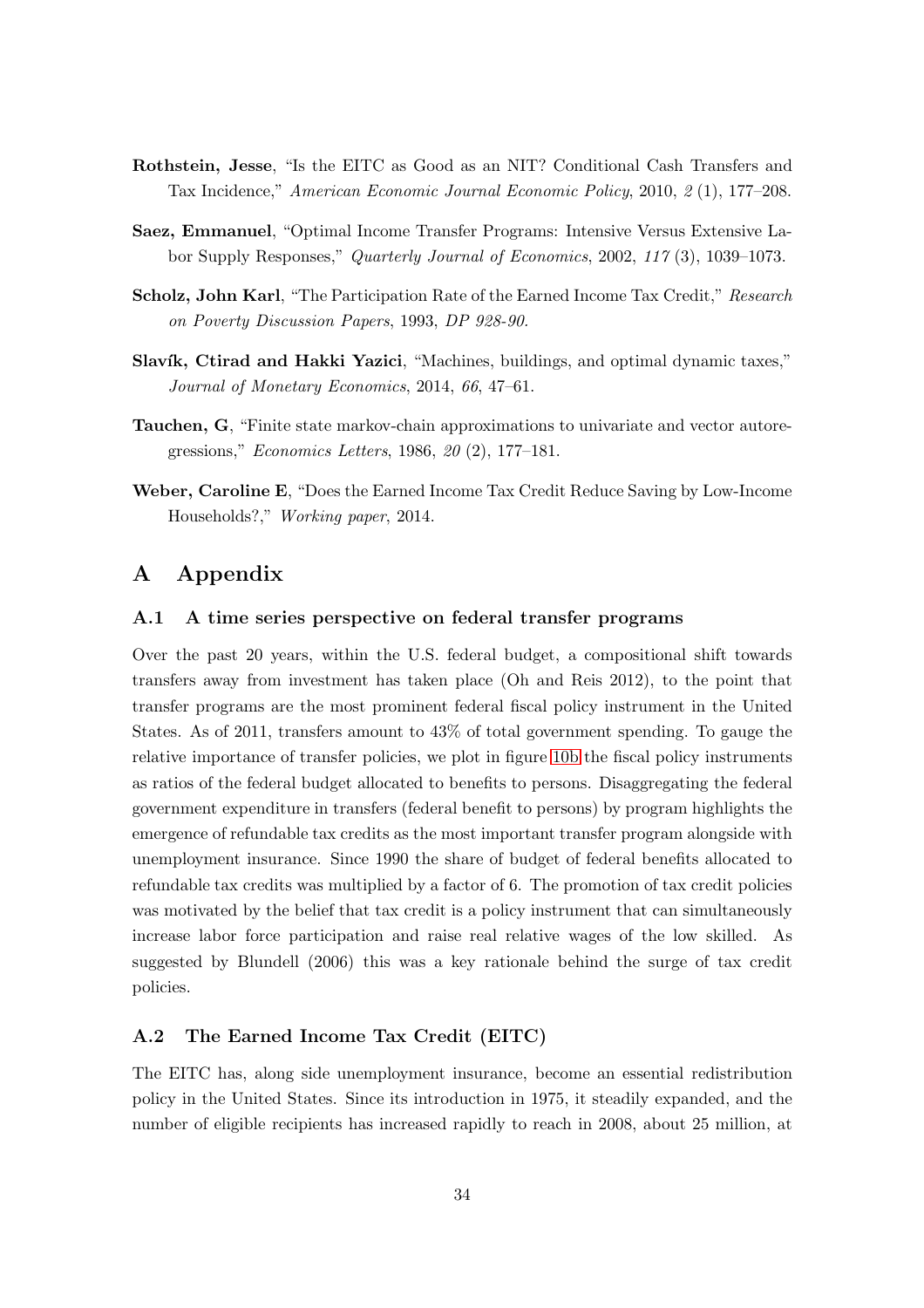<span id="page-35-0"></span>Figure 10: Time series perspective of US federal government transfer programs. Transfers are defined as the sum of social benefits, subsidies and capital transfers.



(a) Decomposition of U.S. Government Expenditure (1990-2010) federal social benefits, 1970-2012. Source: BEA NIPA table 3.12.

<span id="page-35-1"></span>a total cost to the federal government of \$51 billion (Eissa and Hoynes 2011, Hotz and Scholz 2003).

Table 10: Eligibility criterion for the Earned Income Tax Credit program

- Earned and Adjusted Gross Income (AGI) that is positive but below a threshold, that varies by filing status and family size as can be seen in figure [11\)](#page-36-0).
- A qualifying child must be younger than 19 (24 if student or disabled).
- Claimant must be parent / grandparent / foster child.
- Child must live at least 6 months with the tax payer.
- Sum of interest, dividends, net capital gains, rents and royalties must be less than \$ 3,100.

The EITC is a mean-tested transfer program, meaning households have to satisfy specific economic criteria to be eligible (See table [10](#page-35-1) for a full list of those criteria, and figure [11](#page-36-0) for a graphical representation of the tax credit schedule). The amount of tax credit perceived is a function of the households earned income (Adjusted Gross Income), the filing status, and number of eligible children as depicted in figure [11.](#page-36-0) With regard to total annual earned income, the total tax credit schedule has three distinct regimes. In the first so-called phase-in regime, the tax credit acts as a subsidy on earnings. In the second regime, tax credit are invariant with earnings, and finally in the third regime, the phase-out regime, tax credit are a negative function of earnings. Also the EITC pay-off is conditional on the household's capital income not being higher than a specified threshold,